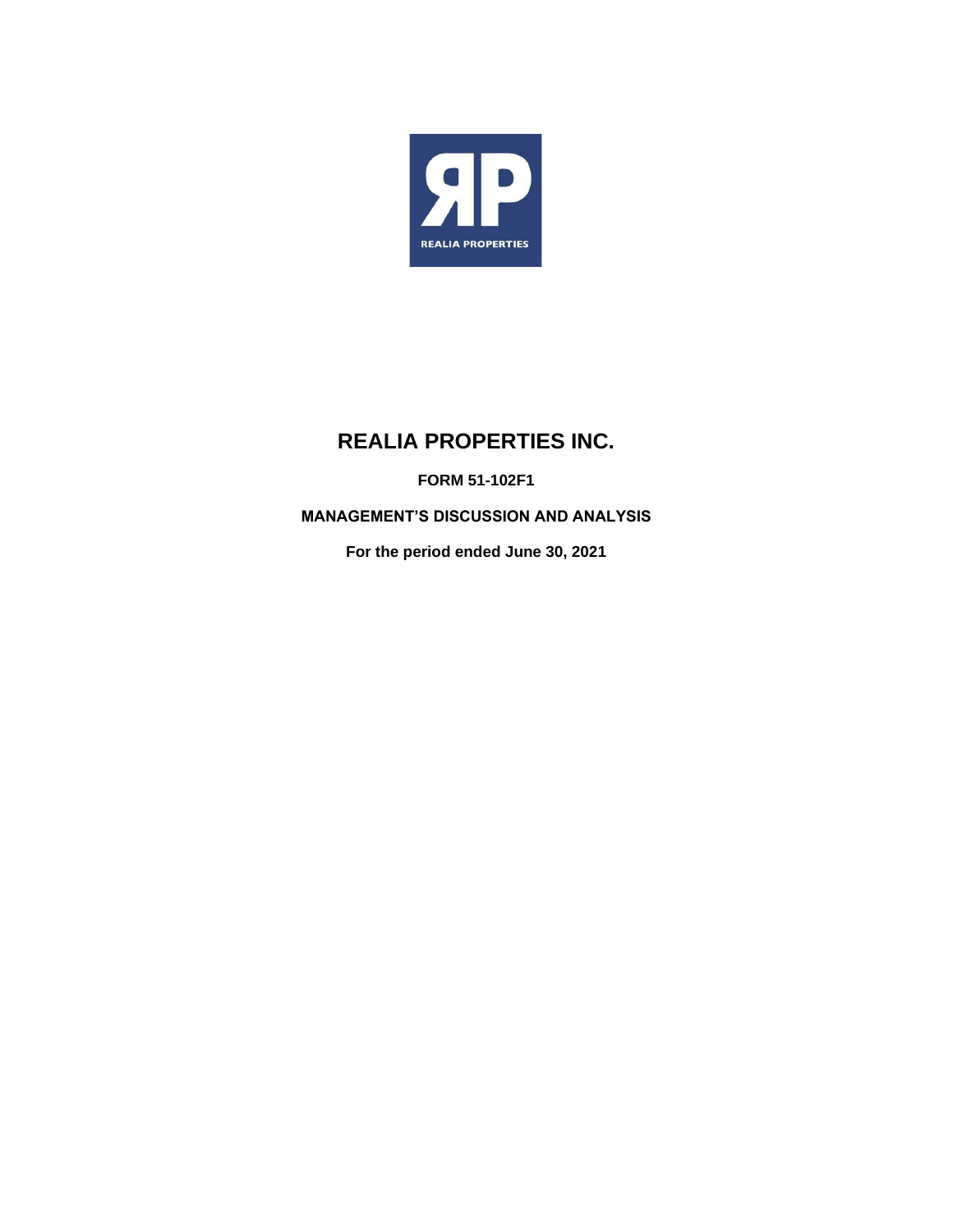# **Table of Contents**

| PROPERTY NET ASSET VALUES (NAV) AT COST COMPARED TO CURRENT MARKET |  |
|--------------------------------------------------------------------|--|
|                                                                    |  |
|                                                                    |  |
|                                                                    |  |
|                                                                    |  |
|                                                                    |  |
|                                                                    |  |
|                                                                    |  |
|                                                                    |  |
|                                                                    |  |
|                                                                    |  |
|                                                                    |  |
|                                                                    |  |
|                                                                    |  |
|                                                                    |  |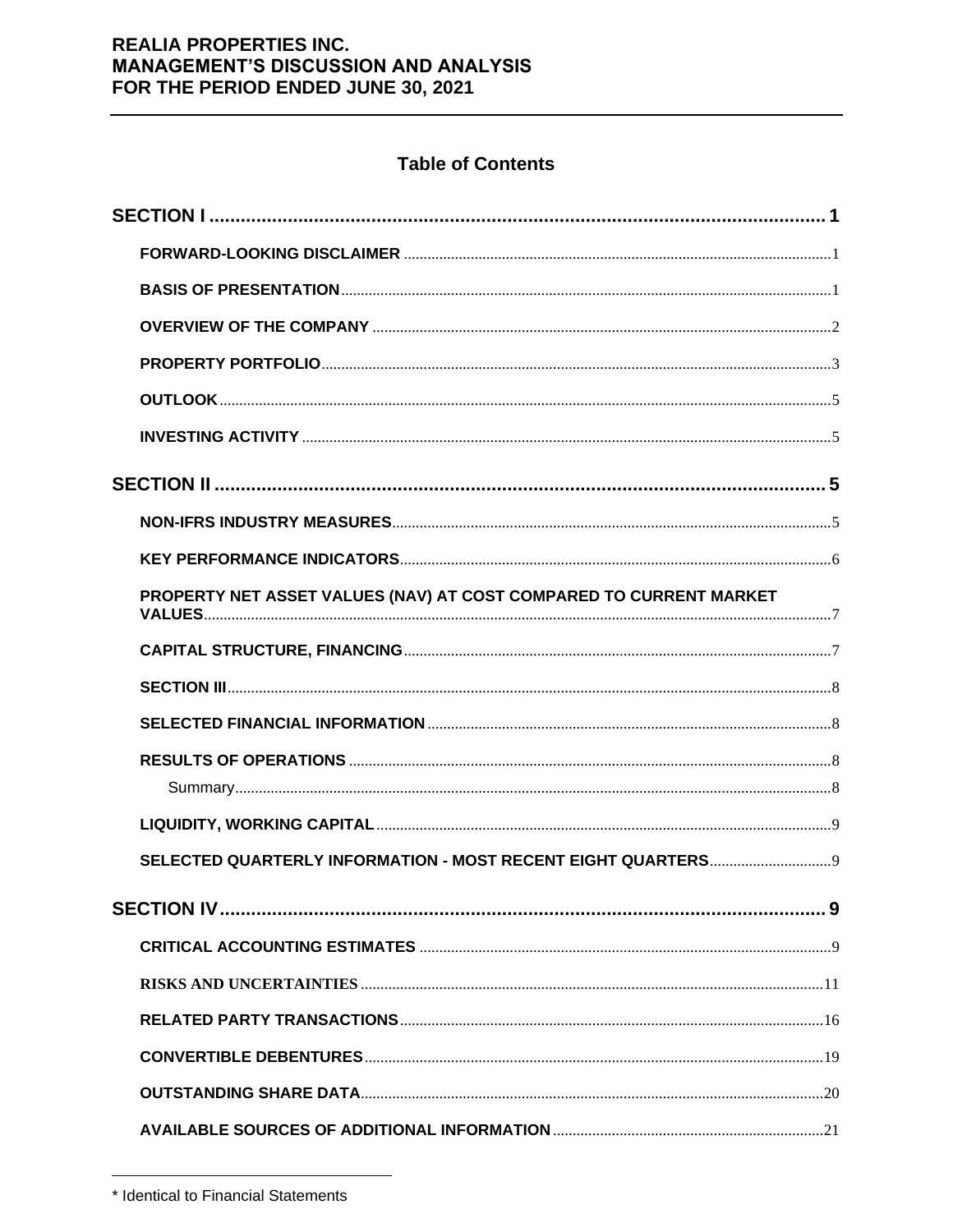# **SECTION I**

This Management's Discussion and Analysis ("MD&A") dated August 30, 2021 is in respect of the six months period ended June 30, 2021, and should be read in conjunction with the condensed consolidated interim financial statements for the period ended June 30, 2021, together with the audited consolidated financial statements and appended notes and MD&A for the year ended December 31, 2020.

### **FORWARD-LOOKING DISCLAIMER**

This MD&A contains forward-looking statements with respect to Realia Properties Inc. (the "**Company**"), including statements that reflect management's expectations regarding the Company's real property assets, the Company's sources of funding, ongoing occupancy levels with respect to the Company's current real estate assets, the local economies in which the Company's real estate assets are located, ongoing capitalization rates and lease rates in such local economies. Wherever possible, words such as "anticipates," "will," "in the process of" and "on track to" or similar words or phrases have been used to identify such forward-looking statements. Such forward-looking statements are not historical facts, but instead reflect management's current beliefs, expectations and estimates based on information currently available to management. Such forward-looking statements include statements with respect to the potential value of the Company's assets, the Company's anticipated sources of funding, the general climate and growth of the local economies in which the Company's real estate assets are located, decreasing capitalization rates and increasing lease rates in such local economies.

Forward-looking statements are subject to significant risks, uncertainties and assumptions. Although management of the Company believes that the expectations represented in such forward-looking statements are reasonable, there can be no assurance that the expectations represented in such forwardlooking statements will prove to be correct. Some of the factors and risks which could affect future results and could cause results to differ materially from those expressed in the forward-looking statements contained herein include the impact of general economic conditions, industry conditions, interest rate fluctuations, changes in currency exchange rates, tax-related risk factors, governmental regulation, environmental risks competition from other industry participants, and the risk of fluctuation and variation in actual operating results, which variation may be material.

There can be no assurance that forward-looking statements will prove to be accurate, as actual events and future events could differ materially from those anticipated. Accordingly, readers should not place undue reliance on forward-looking statements. The forward looking-statements in this communication are made as of the date indicated above. The Company does not undertake any obligation to update any forwardlooking information or statements except as and to the extent required by applicable Canadian securities laws.

### **BASIS OF PRESENTATION**

Unless otherwise noted, all financial information has been prepared in accordance with International Financial Reporting Standards ("IFRS") as issued by the International Accounting Standards Board ("IASB"). The financial information included in this MD&A for the six months period ended June 30, 2021 includes material information up to August 30, 2021. This MD&A should be read in conjunction with the Company's condensed consolidated interim financial statements for the period ended June 30, 2021, together with the audited consolidated financial statements for the year ended December 31, 2020, available on SEDAR at [www.sedar.com.](http://www.sedar.com/)

All amounts presented in this MD&A are in Canadian dollars, unless otherwise noted.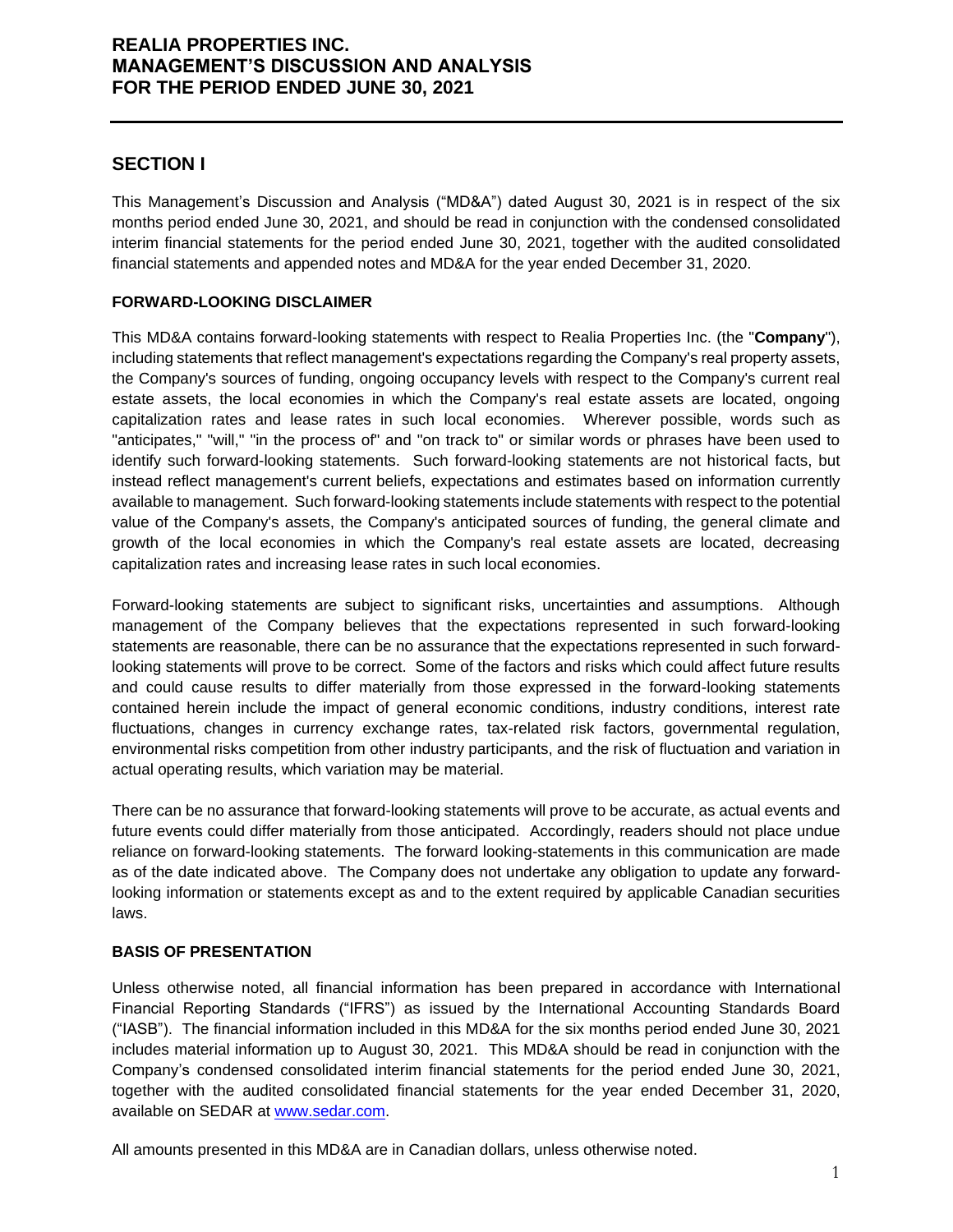#### **OVERVIEW OF THE COMPANY**

Realia Properties Inc. (formerly "TitanStar Properties Inc." and "DPVC Inc.") was incorporated under the *Canada Business Corporations Act* on June 3, 2008 and is a real estate holding company trading on the TSX Venture Exchange (the "Exchange"). The Company issued share capital and commenced operations on June 30, 2008. On September 27, 2010, the Company's shareholders passed a special resolution approving a change in the Company's name from "DPVC Inc." to "TitanStar Properties Inc.". On June 3, 2019, the shareholders approved a name change from "TitanStar Properties Inc." to "Realia Properties, Inc."

As at June 30, 2021, the Company held a 100% beneficial interest in 116<sup>th</sup> Street Centre located in Indianapolis, Indiana, a 100% beneficial interest in Metro Gateway Shopping Center located in Phoenix, Arizona, and a 100% membership interest in Martin Downs NSC LLC, a partnership which holds registered title to Martin Downs Town Center located in Palm City, Florida.

The sole business of the Company is the ownership of real property interests, consistent with a wellestablished investment policy. The Company seeks to create a portfolio of stabilized income producing real estate assets in the United States with value to be maximized through the acquisition of well-positioned quality assets where management believes there will be room to improve occupancy and increase lease rates which will each contribute to value creation.

The focus is on necessity-based neighborhood shopping centers.

In prior reporting periods, the Company made the following investments, either directly or through a subsidiary, in its interests in joint ventures and associates:

• 100% beneficial interest in a Delaware LLC, Martin Downs NSC LLC

On September 2015, the Company purchased 49% ownership interest in Martin Downs NSC LLC, which holds Martin Downs Town Center ("Martin Downs"), a 36,252 square foot, 88% leased neighborhood retail shopping center located in Palm City, Florida. On August 31, 2018 and October 17, 2018, the Company acquired an additional 9% and 41% ownership interest in the property, respectively. On March 19, 2021, the Company acquired the remaining 1% ownership interest in the property.

• 100% beneficial interest in a Nevada LLC, TSP Metro Gateway, LLC

TSP Metro Gateway, LLC was formed by the Company and completed its acquisition of a commercial retail property located in Phoenix, Arizona (the "Metro Gateway") in 2016. Metro Gateway is a 67,793 square foot retail shopping center. It is currently 86% leased.

• 100% beneficial interest in a Nevada LLC, TSP 116 Street, LLC

TSP 116<sup>th</sup> Street, LLC was formed by the Company and completed its acquisition of a commercial retail property located in Indianapolis, Indiana (the "116<sup>th</sup> Street") in 2016. 116<sup>th</sup> Street is a 44,854 square foot retail shopping center. It is currently 87% leased.

A detailed description of each property interest owned through subsidiaries or joint ventures of the group follows below.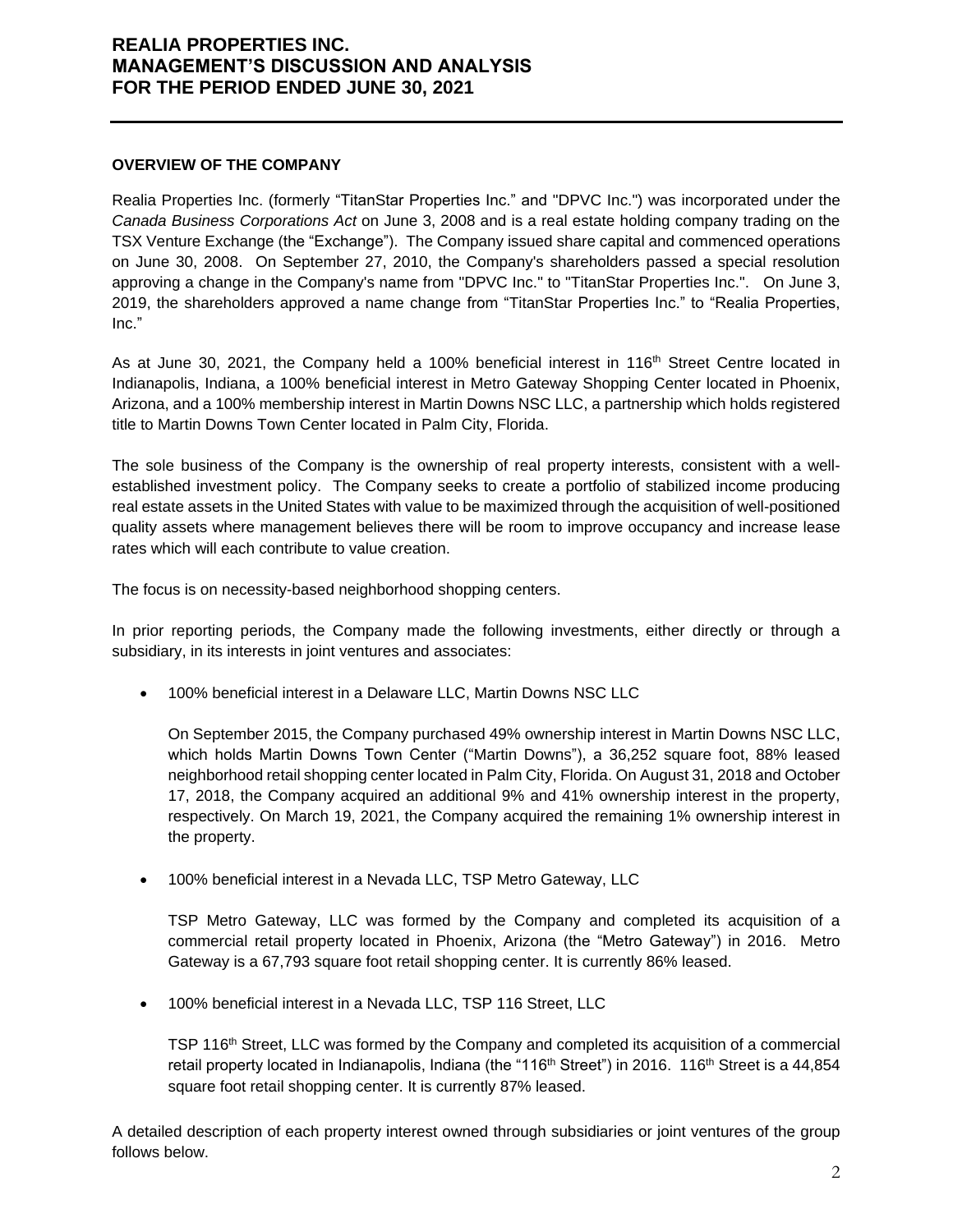On July 19, 2018, the Company announced that a Notice of Civil Claim has been filed with the Supreme Court of British Columbia by its former directors and certain entities owned by the former directors against the Company and certain of its current shareholders and directors with respect to an alleged breach of the Shareholder Agreement between the former directors of the Company and the Company; and an alleged breach of the Trade-Name License Agreement and the Domain Name License Agreement between the Company and a company owned by one of the former directors of the Company. On September 20, 2019, the Company settled the litigation. The settlement agreement provided, among other things, for a payment by the Company of approximately \$1.25 million to repay loans made by the former directors and to settle all claims. The settlement was made without any admission of liability.

### **PROPERTY PORTFOLIO**

### **Overview**

As at June 30, 2021, the Company's real estate portfolio consisted of three properties. The details of each property as at the date of this MD&A are as follows:

| Property                     | <b>Date Acquired</b> | %    | Purchase<br>Price<br>$(USD)^{(1)}$ | Lot<br>Size<br>(acres) | <b>Gross</b><br>Leasable<br>Area<br>(sq ft) | Built/<br>renovated | <b>Major Tenants</b> | Occupancy |
|------------------------------|----------------------|------|------------------------------------|------------------------|---------------------------------------------|---------------------|----------------------|-----------|
| Martin Downs <sup>(2)</sup>  |                      |      |                                    |                        |                                             |                     | • Panera Bread       |           |
| <b>Town Center</b>           |                      |      |                                    |                        |                                             |                     | $\cdot$ BB & T       |           |
| (Palm City, FL)              | September 2015       | 100% | 11.5 million $(3)$                 | 7.49                   | 36.252                                      | 2006                | • Edward Jones       | 88%       |
|                              |                      |      |                                    |                        |                                             |                     | • Planet Fitness     |           |
| Metro Gateway <sup>(4)</sup> |                      |      |                                    |                        |                                             |                     | • Laser Quest        |           |
| <b>Shopping Center</b>       |                      |      |                                    |                        |                                             |                     | • Dart Bar           |           |
| (Phoenix, AZ)                | March 2016           | 100% | 9.1 million                        | 6.46                   | 73.146                                      | 1978/1986           | • Domino's Pizza     | 86%       |
|                              |                      |      |                                    |                        |                                             |                     | • Fred Astaire Dance |           |
| 116 <sup>th</sup> Street     |                      |      |                                    |                        |                                             |                     | • Upland Brewing Co. |           |
| Center <sup>(5)</sup>        |                      |      |                                    |                        |                                             |                     | • Sylvan Learning    |           |
| (Indianapolis, IN)           | August 2016          | 100% | 9.825 million                      | 3.97                   | 44.839                                      | 2007/2008           | • Caliente Mexican   | 87%       |

Notes:

(1) Subject to customary closing adjustments.

- (2) Martin Downs is owned directly by Martin Downs NSC LLC. The Company owns 100% beneficial interest through its subsidiary Realia Properties US.
- (3) The Company initially acquired its 49% ownership interest based on the purchase and sales agreement price of \$11.5MM. The acquisition of the additional 41% interest from Inovalis City Center Retail Fund was based on the \$11.5MM price per the PSA. The acquisition of the 9% was based on an agreed upon value of \$1.0MM.

(4) Metro Gateway is owned directly by TSP Metro Gateway LLC, a Nevada LLC. The Company owns a 100% beneficial interest through its subsidiary, Realia Properties US.

(5) 116<sup>th</sup> Street is owned directly by TSP 116<sup>th</sup> Street, LLC, a Nevada LLC. The Company owns a 100% beneficial interest through its subsidiary, Realia Properties US.

### *Martin Downs Town Center*

Martin Downs Town Center is a 36,252 square foot neighborhood retail shopping center located in Palm City, Florida, covering a total site area of 7.6 acres. The center was built in 2006 and as of the date of this MD&A is 88% leased. The center is shadow anchored by a Publix supermarket and has a variety of retail tenants including Panera Bread, BB & T (Trust Company), Edward Jones, Dunkin' Donuts, Olympic Diner, Hokkaido Hibachi and Sushi, amongst others.

Pursuant to the terms of the acquisition, the sellers received US\$2.369 million in exchange for the Company's acquisition of an initial 49% interest in the joint venture. Consideration and closing costs for the acquisition were paid by issuing common shares of the Company. The property was independently appraised at US\$12.5 million and the transaction was concluded based on a property value of US\$11.5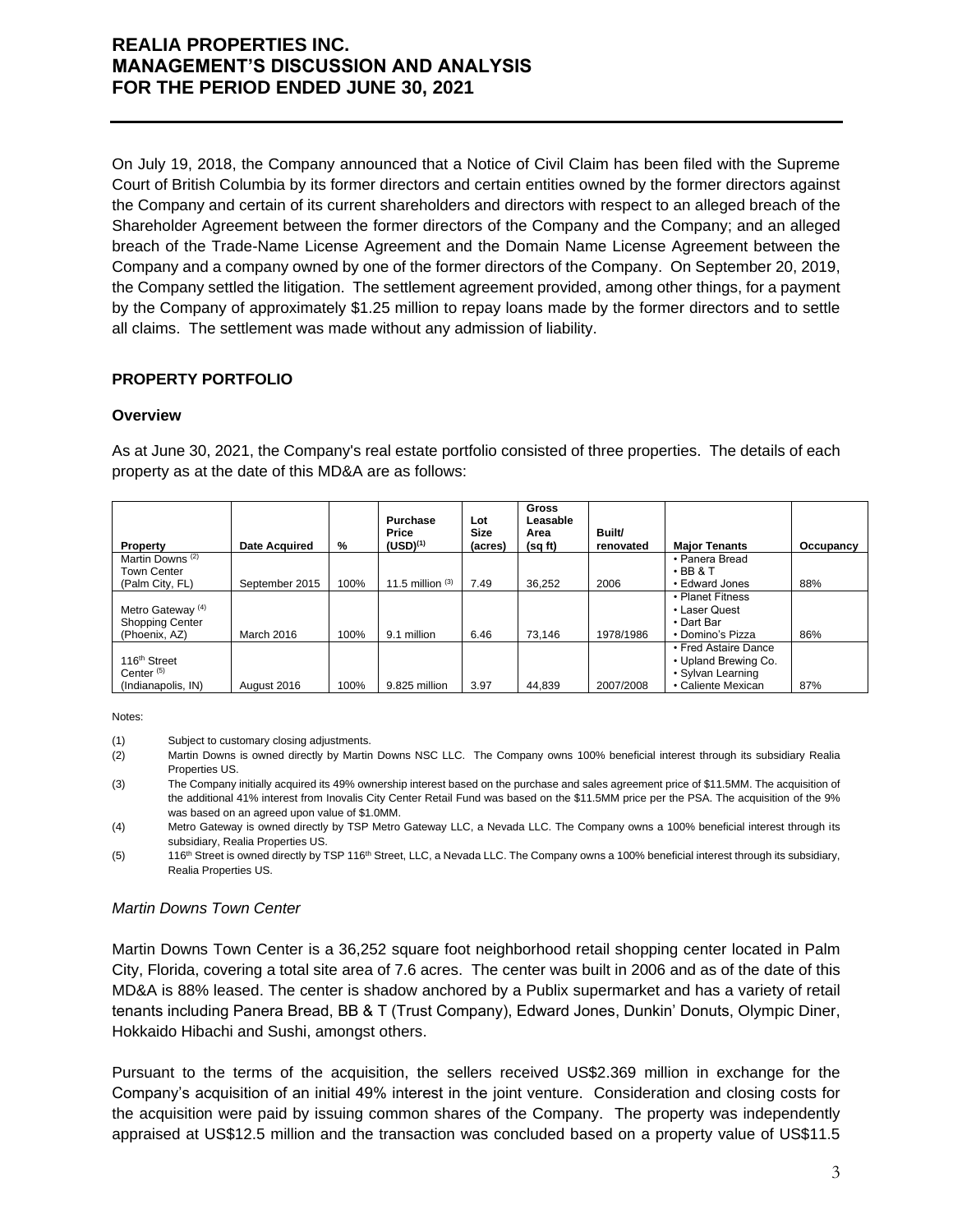million. Prior to the acquisition, the center was 90% owned by an affiliate of Inovalis, Inovalis City Center Retail Fund Inc. and 10% owned by Martin Downs GP LLC. The Company acquired its interest from Inovalis City Center Retail Fund Inc.

On August 31, 2018, the Company acquired an additional 9% ownership interest from Martin Downs GP LLC for \$1,302,000 (US\$1,000,000).

On October 17, 2018, the Company acquired an additional 41% interest from Inovalis City Center Retail Fund Inc. The acquisition was a result of the Company exercising an option from the original 2015 Purchase and Sales agreement. In consideration for the acquisition cost of \$3,710,875, the Company issued 38,459,269 common shares as at February 22, 2019.

On March 19, 2021, the Company acquired the remaining 1% ownership interest from Martin Downs GP LLC for \$47,141 (US\$37,500).

Martin Downs Town Center is managed by NAI Southcoast at market management fees rates. These management fees are operating expenses recoverable from tenants.

### *Metro Gateway Shopping Center*

Metro Gateway is a 73,146 square foot community center located in Phoenix, Arizona on approximately 6.4 acres. As of the date of this MD&A is 86% leased. The well-located shopping center is comprised of a complimentary mix of national, regional and local tenants including Planet Fitness and Dart Bar.

The acquisition cost of US\$9,100,000 was financed, in part, through a first mortgage deed of US\$6,080,000. The remainder of the acquisition cost was funded from proceeds of the convertible debenture private placement of an aggregate principal amount of \$4,500,000 of 8% convertible unsecured subordinated debentures.

Metro Gateway is managed by Mutual Property Advisors, at market management fees rates. The management fees are recorded as operating expenses and are recoverable from tenants.

#### *116th Street Centre*

116th Street Centre is a 44,839 square foot retail center located in Indianapolis, Indiana on approximately 3.97 acres. As of the date of this MD&A it is 87% leased. The well-located, stabilized shopping center is comprised of a complimentary mix of long-term leased tenants including Sylvan Learning, Fred Astaire Dance Studio, Caliente Mexican Grill, Meridian Design Group and Upland Brewing Co.

The acquisition cost of US\$9,825,000 was financed in part through a first mortgage of US\$6,975,750 with the remainder provided by US\$2,515,512 of proceeds from the sale of the Company's interests in Swanway and San Tan joint ventures, and the bridge loans provided 50% by TitanStar Finance Inc., a Company of which the former Chairman is a principal, and 50% by a private company owned by a former director of the Company.

116<sup>th</sup> Street Centre is managed by McCrea Property Group, at market management fees rates. The management fees are recorded as operating expenses and are recoverable from tenants.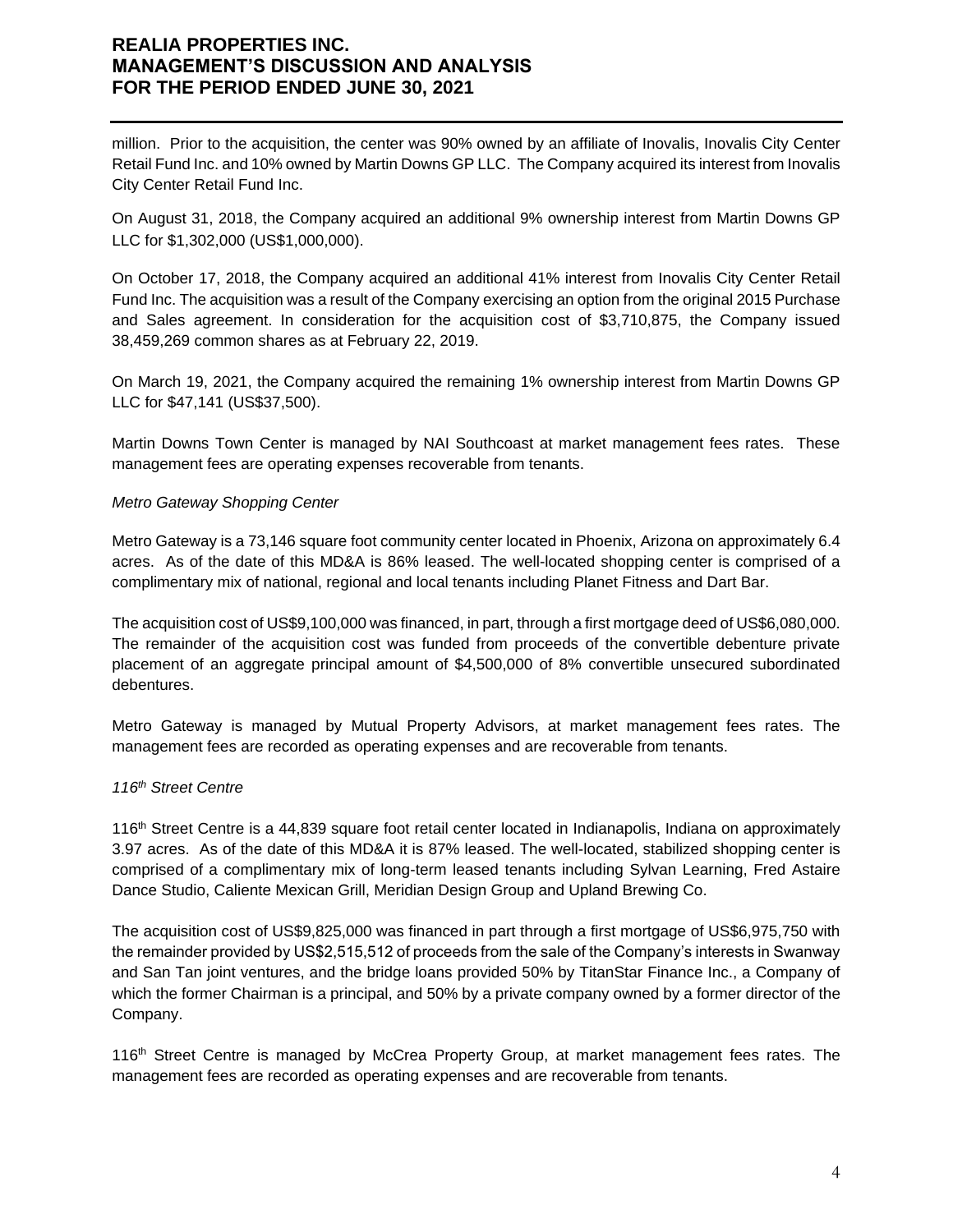### **OUTLOOK**

The Company owns interest in three neighborhood shopping centers. The Company anticipates selling a portion of its interest in the assets to repay the outstanding corporate debts as they come due.

#### **INVESTING ACTIVITY**

No new investments or letters of intent were entered into during the period ended June 30, 2021.

### **SECTION II**

#### **NON-IFRS INDUSTRY MEASURES**

The Company has included certain non-IFRS measures throughout this MD&A. Management believes that in addition to conventional measures prepared in accordance with IFRS, investors in the real estate industry use these non-IFRS financial measures to evaluate the Company's performance, ability to generate cash flows and financial condition. Accordingly, these non-IFRS financial measures are intended to provide additional information and should not be considered in isolation or as a substitute for performance measures prepared in accordance with IFRS. The non-IFRS financial measures do not have standardized meanings and may not be comparable to measures used by other issuers in the real estate industry or other industries. The non-IFRS financial measures noted in this MD&A are as follows and include definitions:

a) Adjusted Funds From Operations ("AFFO")

NOI less debt service loan reserves and non-recoverable operating expenses including owner's expenses.

b) AFFO Company

AFFO less cash cost of corporate debt and G & A expenses.

c) Debt Coverage Ratio

NOI divided by mortgage cost (principal and interest).

d) Debt to Gross Book Value

Principal balance of outstanding mortgage divided by original acquisition cost of properties.

e) Debt to Gross Book Value (Company)

All mortgage and corporate debt divided by original acquisition cost of properties.

f) Interest Coverage Ratio (Company)

NOI divided by all mortgage and corporate debt.

g) Net Asset Value Table (page 9)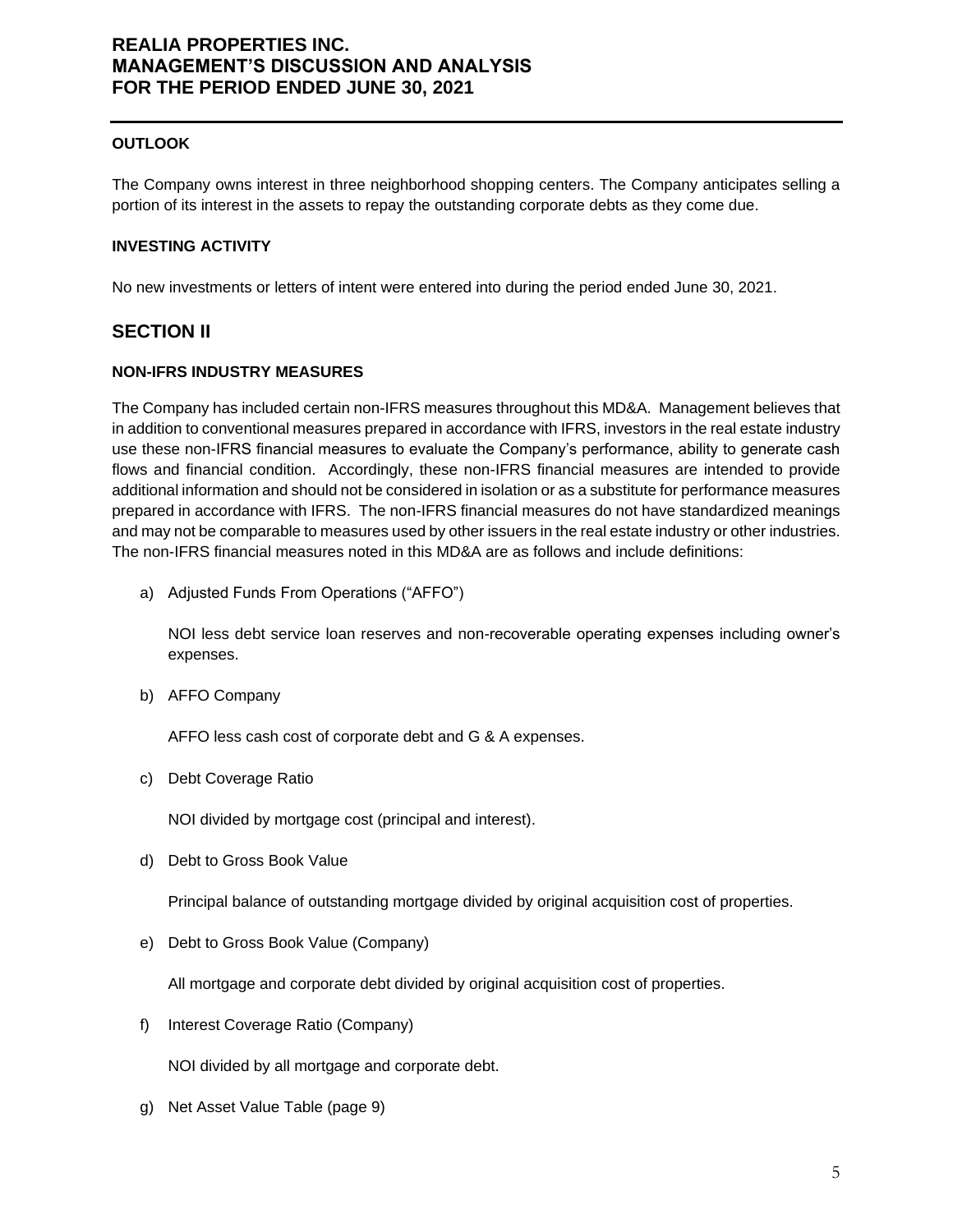### **KEY PERFORMANCE INDICATORS**

|                                                                                  | <b>Martin</b> | <b>Metro</b> |              | Corporate   |           |              |
|----------------------------------------------------------------------------------|---------------|--------------|--------------|-------------|-----------|--------------|
| Period ended June 30, 2021                                                       | <b>Downs</b>  | Gateway      | 116th Street | <b>Debt</b> | G&A       | <b>Total</b> |
| <b>Property related</b>                                                          |               |              |              |             |           |              |
| <b>NOI</b>                                                                       | 1,484,011     | 572.141      | 461,926      |             |           | 2,518,079    |
| <b>AFFO</b>                                                                      | 1,221,193     | 307.688      | 254.180      |             |           | 1,783,061    |
| Occupancy                                                                        | 88%           | 86%          | 87%          |             |           | (0)<br>86.9% |
| Debt Coverage Ratio                                                              | 5.95          | 4.40         | 3.38         |             |           | (1)<br>4.88  |
| % of Property Costs Recovered                                                    | 69%           | 107%         | 105%         |             |           | (1)<br>90%   |
| Debt to Gross Book Value                                                         | 61%           | 62%          | 67%          |             |           | (1)<br>63%   |
| Weighted Average Lease Term to Maturity<br>(in years) (excludes renewal options) | 4.12          | 4.85         | 4.05         |             |           | $4.44$ (1)   |
| Mortgage Interest Rate                                                           | 4.42%         | 4.42%        | 4.78%        |             |           | (1)<br>4.5%  |
| <b>Combined property and corporate</b>                                           |               |              |              |             |           |              |
| <b>NOI</b>                                                                       | 1.484.011     | 572.141      | 461.926      |             |           | 2,518,079    |
| <b>AFFO</b>                                                                      | 1,221,193     | 307,688      | 254,180      | (402, 770)  | (112.142) | 1,268,149    |
| AFFO Per Share                                                                   |               |              |              |             |           | 0.01         |
| Interest Coverage Ratio<br>Property and Corporate Debt                           |               |              |              |             |           | 2.99         |
| Debt to Gross Book Vaalue                                                        |               |              |              |             |           | (1)<br>67%   |
| Weighted Average Interest Rate                                                   |               |              |              |             |           | (1)<br>4.7%  |

(1) Weighted average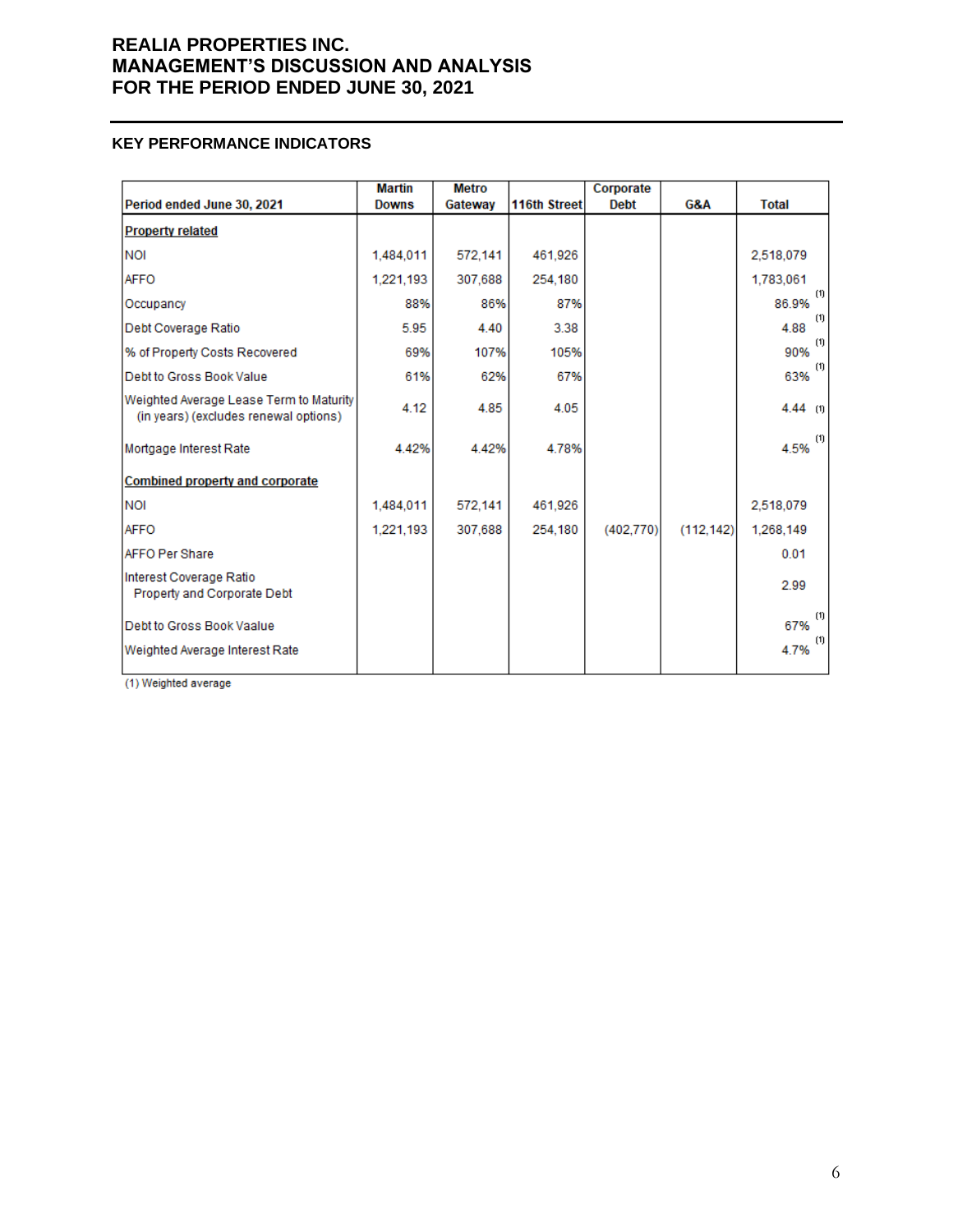### **PROPERTY NET ASSET VALUES (NAV) AT COST COMPARED TO CURRENT MARKET VALUES**

The Net Asset Value Table is intended to illustrate the change in value of properties since they were acquired, net of the face value of mortgages and non-property debt. The property cost is the contracted purchase price without adjustments for transaction costs, depreciation and amortization. These measures are not recognized measures under generally accepted accounting principles ("GAAP") or IFRS but are intended to provide readers with guidance of the trend in the asset values of the properties and the net asset values after debt since acquisition on a simplified basis.

|                                   | <b>AT COST</b> |            |       |   |            | AT VALUE as at June 30, 2021 |               |   |                 |       |   |                 |     |                   |
|-----------------------------------|----------------|------------|-------|---|------------|------------------------------|---------------|---|-----------------|-------|---|-----------------|-----|-------------------|
|                                   |                |            |       |   |            |                              | @1.2398       |   |                 |       |   |                 |     | @1.2398           |
|                                   |                | Cost in    | $\%$  |   | Cost in    |                              | Cost in       |   | <b>Value in</b> | %     |   | <b>Value in</b> |     | <b>Value in</b>   |
|                                   |                | US\$       | Own   |   | US\$       |                              | CAD\$         |   | US\$            | Own   |   | US\$            |     | CAD\$             |
| Martin Downs \$                   |                | 11,500,000 | 1.000 | S | 11,500,000 | -S                           | 14,257,700    | S | 15,500,000      | 1.000 | S | 15,500,000      | ∣\$ | 19,216,900 (1)    |
| Metro Gateway                     |                | 9.100.000  | 1.000 |   | 9,100,000  |                              | 11,282,180    |   | 9.523.000       | 1.000 |   | 9,523,000       |     | $11,806,615$ (2)  |
| 116th Street                      |                | 9,825,000  | 1.000 |   | 9,825,000  |                              | 12, 181, 035  |   | 9,864,500       | 1.000 |   | 9,864,500       |     | 12,230,007<br>(3) |
| <b>Total Cost and Value \$</b>    |                | 30,425,000 |       |   | 30,425,000 | S                            | 37,720,915    | S | 34,887,500      |       | S | 34,887,500      | S   | 43,253,523        |
|                                   |                |            |       |   |            |                              |               |   |                 |       |   |                 |     |                   |
|                                   |                | Debt in    | %     |   | Debt in    |                              | Cost in       |   | Debt in         | %     |   | Debt in         |     | Debt in           |
|                                   |                | US\$       | Own   |   | US\$       |                              | CAD\$         |   | US\$            | Own   |   | US\$            |     | CAD\$             |
| Martin Downs \$                   |                | 8,523,111  | 1.000 | S | 8,523,111  | S                            | 10,566,953    | S | 8,085,391       | 1.000 | S | 8,085,391       | S   | 10,024,268        |
| Metro Gateway                     |                | 6.576.889  | 1.000 |   | 6,576,889  |                              | 8,154,027     |   | 6.269.376       | 1.000 |   | 6,269,376       |     | 7,772,772         |
| 116th Street                      |                | 6,565,160  | 1.000 |   | 6,565,160  |                              | 8,139,485     |   | 6,535,249       | 1.000 |   | 6,535,249       |     | 8,102,402         |
| <b>Total Real Estate Debte \$</b> |                | 21,665,160 |       | S | 21,665,160 | S                            | 26,860,465    | S | 20,890,016      |       | S | 20,890,016      | S   | 25,899,442        |
|                                   |                |            |       |   |            |                              |               |   |                 |       |   |                 |     |                   |
| Real estate leverage              |                |            |       |   | 71.21%     |                              | 71.21%        |   |                 |       |   | 59.88%          |     | 59.88%            |
|                                   |                |            |       |   |            |                              |               |   |                 |       |   |                 |     |                   |
| <b>Total Non-Real Estate Debt</b> |                |            |       |   |            |                              | 7,210,860     |   |                 |       |   |                 |     | 7,210,860         |
| <b>NAV</b>                        |                |            |       |   |            | s                            | 3,649,590     |   |                 |       |   |                 | S   | 10, 143, 220      |
|                                   |                |            |       |   |            |                              |               |   |                 |       |   |                 |     |                   |
| Shares outstanding                |                |            |       |   |            |                              | 255, 221, 137 |   |                 |       |   |                 |     | 255, 221, 137     |
|                                   |                |            |       |   |            |                              |               |   |                 |       |   |                 |     |                   |
| <b>NAV per share</b>              |                |            |       |   |            | S                            | 0.01430       |   |                 |       |   |                 | S   | 0.03974           |

Market values are based on management estimates unless appraisal values are referenced.

(1) US\$15,500,000 per NAI Southcoast Broker Opinion of Value dated April 1, 2021

(2) US\$9,523,000 per CBRE summary valuation dated March 31, 2021.

(3) US\$9,864,500 per CBRE In-Place Analysis dated March 24, 2021.

### **CAPITAL STRUCTURE, FINANCING**

The Company's objectives when managing capital of \$37,644,042 (2020 - \$40,775,772), which is share capital, contributed surplus, equity component of convertible debentures, accumulated other comprehensive income, deficit, notes payable, mortgages payable, due to related parties, convertible debentures and long-term debt, are to safeguard its ability to continue as a going concern, so that it can continue to provide returns for shareholders and benefits for other stakeholders, and to provide an adequate return to shareholders by pricing products and services commensurately with the level of risk.

The Company sets the amount of capital in proportion to risk. The Company manages the capital structure and makes adjustments to it in light of changes in economic conditions and the risk characteristics of the underlying assets. In order to maintain or adjust the capital structure, the Company may adjust the amount of dividends paid to shareholders, return capital to shareholders, issue new common shares, or sell assets to reduce debt.

The Company monitors capital from time-to-time using a variety of measures. Monitoring procedures are typically performed as a part of the overall management of the Company's operations. The Company's strategy during the period, which was unchanged from the prior period, was to maintain its ability to secure access to financing at a reasonable cost. The requirements and terms of sources of capital cannot be predicted and change in ways the Company cannot predict. There have been no changes to the Company's approach to capital management during the period ended June 30, 2021 and year ended December 31, 2020. The Company is not subject to externally imposed capital requirements. As at June 30, 2021, the Company is in compliance with its financial covenant.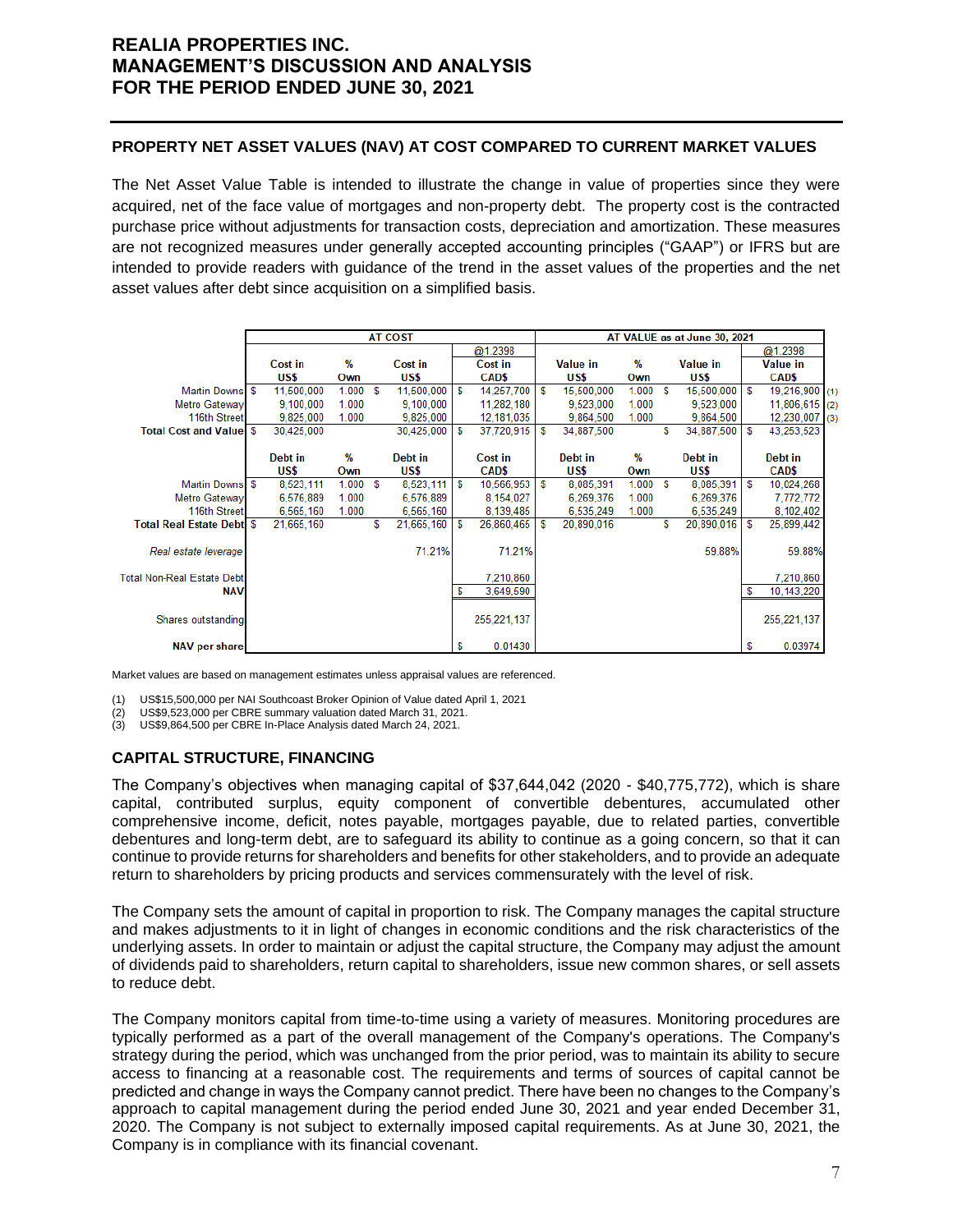# **SECTION III**

### **SELECTED FINANCIAL INFORMATION**

A summary of selected financial information for the period ended June 30, 2021 and 2020 is as follows:

|                                                |               | For the three months period ended June 30, |               | For the six months period ended June 30, |              |
|------------------------------------------------|---------------|--------------------------------------------|---------------|------------------------------------------|--------------|
|                                                | 2021          | 2020                                       | 2021          |                                          | 2020         |
| Rental income and recoveries                   | 1.099.182     | $1,241,155$ $\sqrt{5}$                     | 3.155.109     |                                          | 2.416.964    |
| Net income (loss)                              | 66.003        | (200, 256)                                 | 1,207,309     |                                          | (259, 311)   |
| Comprehensive income (loss)                    | 118,178       | 164,106                                    | 1,388,013     |                                          | (754, 285)   |
| Net income (loss) per share, basic and diluted | 0.00          | 0.00                                       | 0.00          |                                          | 0.00         |
| <b>Total assets</b>                            | 38.372.851    | 42,350,565                                 | 38,372,851    |                                          | 42.350.565   |
| Working capital deficiency                     | (3, 196, 629) | (26,070,794)                               | (3, 196, 629) |                                          | (26,070,794) |

The Company experienced a higher net income and comprehensive net income as of June 30, 2021 than in the comparable six month period of June 30, 2020 due to a tenant's lease cancellation fee recognized as revenue for the period. The decrease in total assets is mostly due to the strengthening of the Canadian dollars (June 30, 2021 – 1.2398 vs June 30, 2020 – 1.3576). The decrease in working capital deficiency is due to mortgages payable maturing within a year in 2020 and new mortgage payable this period.

### **RESULTS OF OPERATIONS**

#### **Summary**

|                                               |   |            |   |               |                | For the three months period ended June 30, For the six months period ended June 30, |
|-----------------------------------------------|---|------------|---|---------------|----------------|-------------------------------------------------------------------------------------|
|                                               |   | 2021       |   | 2020          | 2021           | 2020                                                                                |
| Revenue                                       |   |            |   |               |                |                                                                                     |
| Rental income and recoveries <sup>(1)</sup>   | S | 1.099.182  | S | 1,241,155     | 3,155,109<br>S | 2,416,964<br>S                                                                      |
| Property operating expenses:                  |   |            |   |               |                |                                                                                     |
| Operating and leasing expenses <sup>(2)</sup> |   | (380,744)  |   | (254,681)     | (681, 315)     | (689, 934)                                                                          |
| Earnings from property operations             |   | 718,438    |   | 986,474       | 2,473,794      | 1,727,030                                                                           |
| Other revenues (expenses):                    |   |            |   |               |                |                                                                                     |
| General and administrative <sup>(2)</sup>     |   | (94, 463)  |   | (141, 047)    | (157, 057)     | (225, 094)                                                                          |
| Depreciation and amortization <sup>(2)</sup>  |   | (280, 300) |   | (392, 168)    | (663,095)      | (783,082)                                                                           |
| Net finance costs                             |   | (366,187)  |   | (647, 122)    | (804, 937)     | (1, 305, 592)                                                                       |
| Gain on writeoff of financial liabilities (3) |   |            |   |               |                | 337,236                                                                             |
| Gain on modification of debt (4)              |   |            |   |               | 269,319        |                                                                                     |
| Foreign exchange gain (loss)                  |   | 88,515     |   | (6.393)       | 89,285         | (9,809)                                                                             |
|                                               |   | (652, 435) |   | (1, 186, 730) | (1, 266, 485)  | (1,986,341)                                                                         |
| Income (loss) for the period                  |   | 66,003     |   | (200.256)     | 1,207,309      | (259, 311)                                                                          |

A summary of selected financial information for the period ended June 30, 2021 and 2020 is as follows:

- <sup>1.</sup> Higher rental income in June 30, 2021 than in comparable six month period in June 30, 2020 due to inclusion of tenant's lease cancellation fee to rental income in 2021.
- <sup>2.</sup> Lower operating and leasing expenses, general and administrative expenses and depreciation expenses and higher foreign exchange gain in June 30, 2021 than in comparable period due to the strengthening of Canadian dollar in 2021 (June 30, 2021 – 1.2398 vs June 30, 2020 – 1.3576).
- 3. Write off of liabilities from 2014 and 2015 in 2020.
- 4. Modification of convertible debentures in March 2021.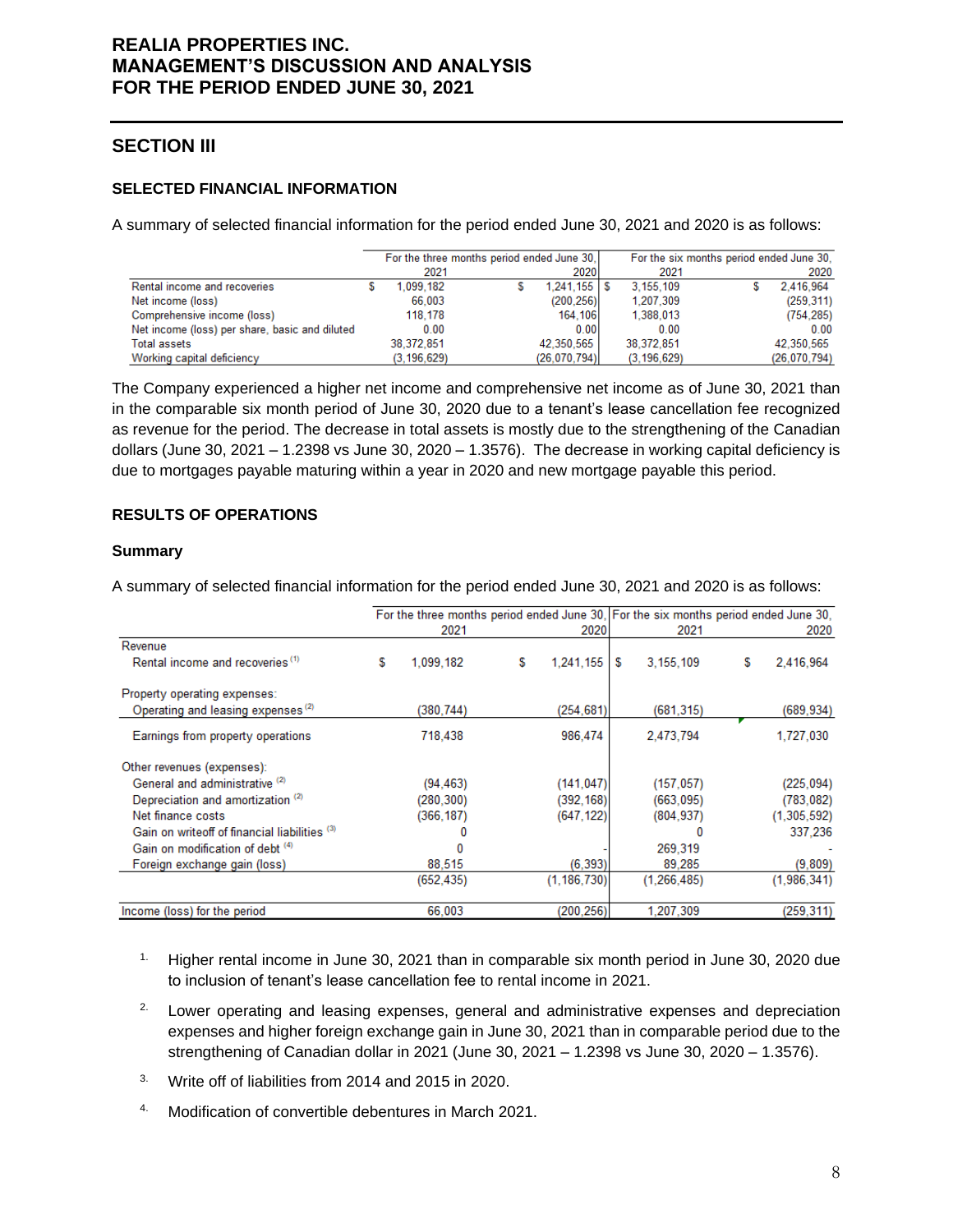### **TOTAL ASSETS**

Total assets as at June 30, 2021 included \$34,864,937 of investment properties, \$1,531,690 of mortgage reserve funds, \$982,360 of cash, \$394,183 of restricted cash, \$589,068 of accounts receivable and \$66,405 of prepaid expenses and deposits.

### **LIQUIDITY, WORKING CAPITAL**

As at June 30, 2021, the Company had a working capital deficiency of \$3,252,420 (June 30, 2020 – working capital deficiency of \$26,070,794).

The net decrease in working capital deficiency from June 30, 2020 to June 30, 2021 is due to mortgages payable maturing within the next twelve months in 2020 and a new mortgage in 2021.

### **SELECTED QUARTERLY INFORMATION - MOST RECENT EIGHT QUARTERS**

A summary of selected quarterly financial information for the most recent eight quarters is as follows:

|                              | 2021        |             |             | 2020        |                           | 2019      |             |             |
|------------------------------|-------------|-------------|-------------|-------------|---------------------------|-----------|-------------|-------------|
|                              | Ω2          | О1          | Ω4          | Q3          | ω2                        | О1        | 04          | Q3          |
| Revenue                      | \$1,099,182 | \$2,055,927 | \$1,067,857 | \$1,070,199 | \$1,241,155   \$1,175,809 |           | \$1,170,157 | \$1,160,008 |
| Net income (loss)            | 66,003      | 1.141.306   | (550.494)   | (426.164)   | (200.256)                 | (59.055)  | 2.182       | (963, 837)  |
| Comprehensive income (loss)  | 118,178     | 1.269.835   | (115.988)   | (234.440)   | 169,106                   | (923.390) | (20.800)    | (1,038,297) |
| Net income (loss) per share. |             |             |             |             |                           |           |             |             |
| basic and diluted            | 0.00        | 0.00        | 0.00        | 0.00        | 0.00                      | 0.00      | 0.00        | 0.00        |

In the third quarter ended September 30, 2020, the Company experienced a lower net loss and comprehensive loss than in the comparable period in September 30, 2019 due to the loss on settlement of dispute in 2019 and the strengthening of Canadian dollars in 2020.

In the fourth quarter ended December 31, 2020, the Company experienced a higher net loss and comprehensive loss than in the comparable period in December 31, 2019 due lower rental income and loss on foreign exchange due to the weakening of the Canadian dollars in 2020.

In the first quarter ended March 31, 2021, the Company experienced a higher net income and comprehensive income than in the comparable period in March 31, 202 due to the inclusion of a lease termination fee in 2021.

The results for the quarter ended June 30, 2021 are previously described under Results of Operations.

# **SECTION IV**

### **CRITICAL ACCOUNTING ESTIMATES**

The preparation of the financial statements in conformity with IFRS requires management to make judgments, estimates and assumptions that effect the reported amounts in the financial statements. Management bases its judgments, estimates and assumptions on factors it believes to be reasonable in the circumstances, but which may be inherently uncertain and unpredictable. The uncertainty of these judgments, assumptions and estimates could results in actual results that differ from the estimates and outcomes that require a material adjustment to the carrying amount of assets and liabilities in the future.

(a) Judgements: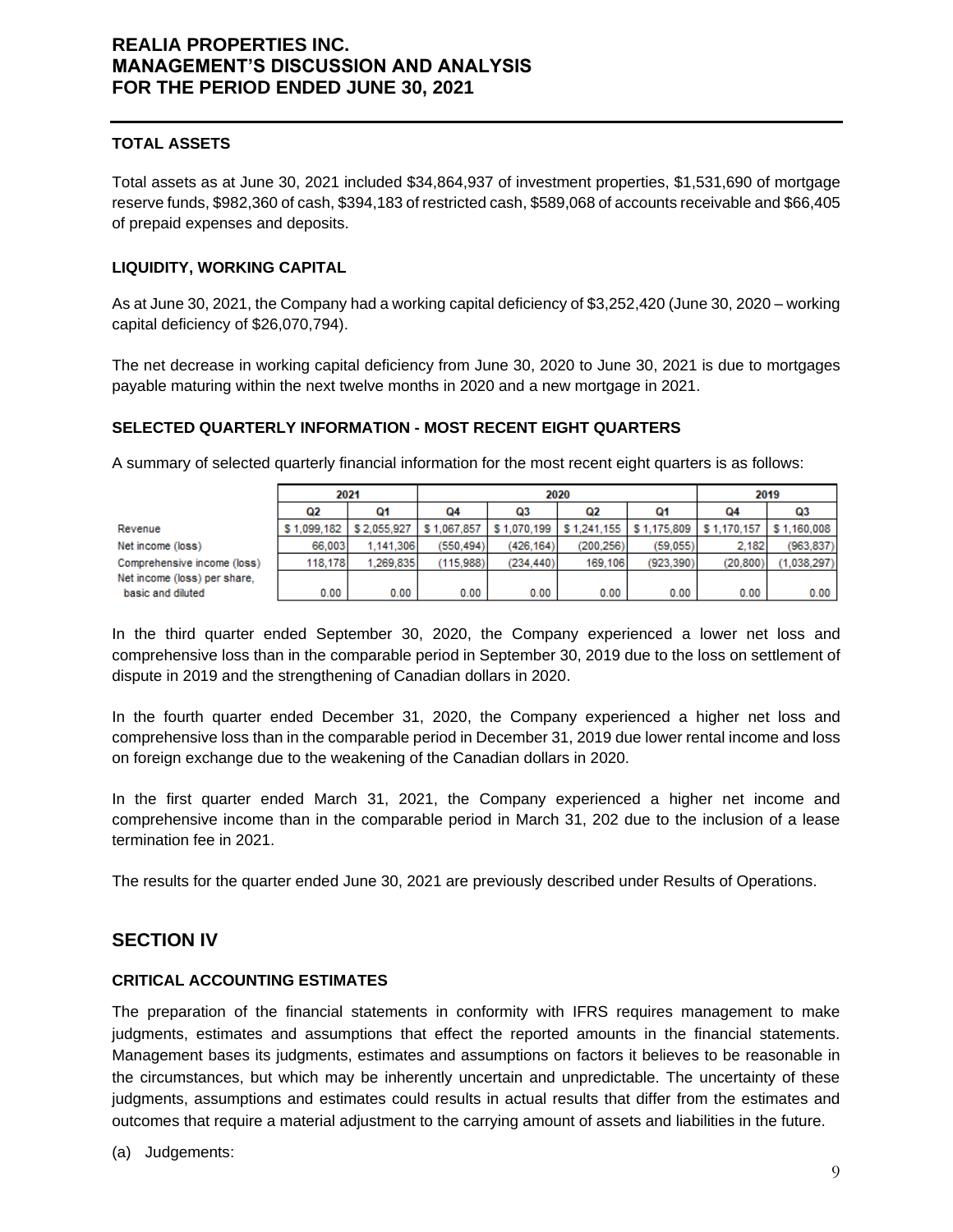The following are critical accounting judgments that have been made in applying the Company's accounting policies:

(i) Investment properties:

The Company's accounting policy relating to investment properties is described in note 3(d) of the Financial Statements. In applying this policy, judgment is applied to determine the significant components of each property, including the useful lives over which the componentized assets are to be amortized.

(ii) Going concern:

The assessment of the Company's ability to continue on a going concern basis, to obtain sufficient funds to cover ongoing operating expenses and to meet its obligations for the coming year involves a large part of judgment based on past experience and other factors, including expectations of future events that are considered reasonable in the circumstances.

#### (b) Estimates:

The significant areas of estimation include the following:

(i) Fair value of the investment properties:

The fair value of investment properties disclosed in note 5 of the Financial Statements is determined by management.

The determination of the fair value of investment property requires the use of estimates such as future cash flows from assets (i.e., tenant profiles, future revenue streams and overall repair and condition of the property), discount rates applicable to those assets' cash flows and capitalization rates. These estimates are based on market conditions existing at the reporting date.

(ii) Convertible debentures:

For convertible debentures containing an equity component, the Company assesses the value of the debt component which is calculated at the estimated fair value of the future interest and principal payments due under the terms of the convertible debentures, using an estimated discount rate based on Management's estimated cost of capital.

For convertible debentures which do not contain an equity component, the Company is required to estimate the fair value of the embedded derivative liability which is calculated based on using a model which considers inputs requiring significant judgement.

### **NEW ACCOUNTING POLICIES ADOPTED IN THE CURRENT PERIOD**

No new accounting policies were adopted for the period ended June 30, 2021.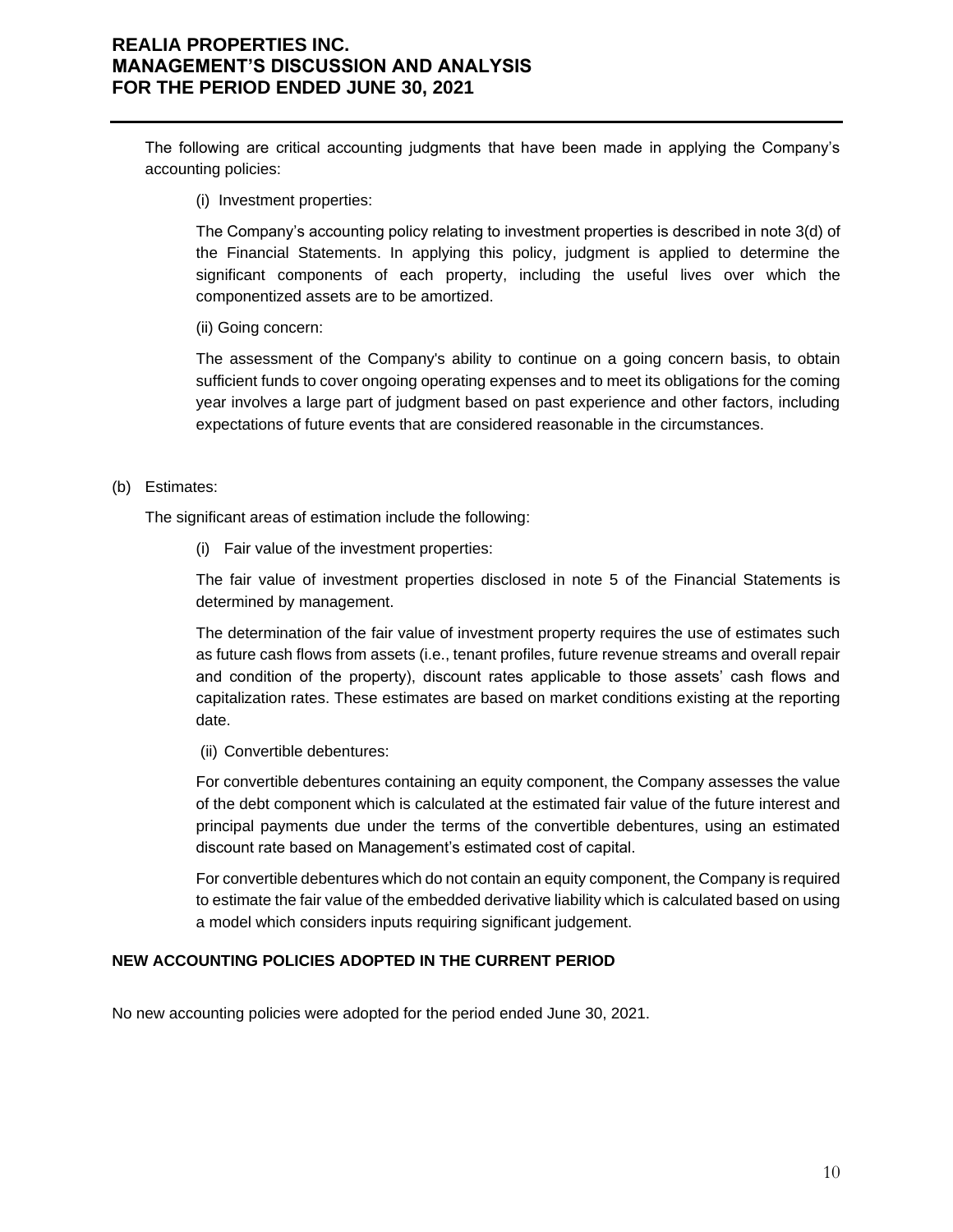#### **RISKS AND UNCERTAINTIES**

#### **General Business Risks**

The Company will be subject to general business risks and to risks inherent in the commercial real estate industry, including the ownership of real property. These risks include general economic and market factors, health crisis factors, tenant credit risk, local real estate conditions, competition, changes in government regulation, interest rates, the availability of equity and debt financing, environmental and tax related matters, availability of specialized trades people and reliance on key personnel. Any one of, or a combination of, these factors may adversely affect the financial position of the Company.

### **Real Property Ownership**

All real property investments are subject to elements of risk. Such investments are affected by general economic conditions, local real estate markets, the attractiveness of the properties to residents, supply and demand for space, and competition from other available space and various other factors.

The performance of the economy in the area in which Martin Downs Town Center, Metro Gateway Shopping Center, and 116th Street Center (collectively called the "Properties") are located affects occupancy, market rental rates and expenses. These factors consequently can have an impact on the future share of income/(loss) attributable to the Company from the Properties.

Other factors may further adversely affect the future value of the Properties. These factors include local conditions in the areas in which the Properties are located, such as an oversupply of commercial real estate properties or a reduction in the demand for commercial real estate properties, the attractiveness of the Properties to tenants, competition from other properties and the Company's ability to provide adequate facilities, maintenance, services and amenities. Operating costs, including real estate taxes, insurance and maintenance costs, and mortgage payments, if any, do not, in general, decline when circumstances cause a reduction in income from a property. The Company could sustain a loss as a result of foreclosure on the Properties if they are mortgaged to secure payment of indebtedness and the Company or its wholly-owned subsidiaries, as applicable, were unable to meet their mortgage payments. In addition, applicable laws, including tax laws, interest rate levels and the availability of financing also affect revenues from properties and real estate values generally.

### **Asset and Development Strategy**

It is intended that the Company's business strategy will involve expansion through acquisitions that are in addition to the Properties. These activities require the Company to identify acquisition candidates or investment opportunities that meet its criteria and are compatible with its growth strategy. The Company may not be successful in identifying commercial real estate properties that meet its acquisition criteria or in completing acquisitions or investments on satisfactory terms. Failure to identify or complete acquisitions will slow the Company's growth. The Company could also face significant competition for acquisitions opportunities. Some of the Company's competitors have greater financial resources than the Company and, accordingly, have a greater ability to borrow funds to acquire and develop properties. These competitors may also be willing and/or able to accept more risk than the Company can prudently manage, including risks with respect to the geographic concentration of investments and the payment of higher prices. This competition for investments may reduce the number of suitable investment opportunities available to the Company and may increase acquisition costs in certain areas where the Company's facilities are located or in areas targeted for growth and, as a result, may adversely affect the Company's operating results.

Even if the Company were successful in identifying suitable acquisitions projects, newly acquired properties may fail to perform as expected and management of the Company may underestimate the costs associated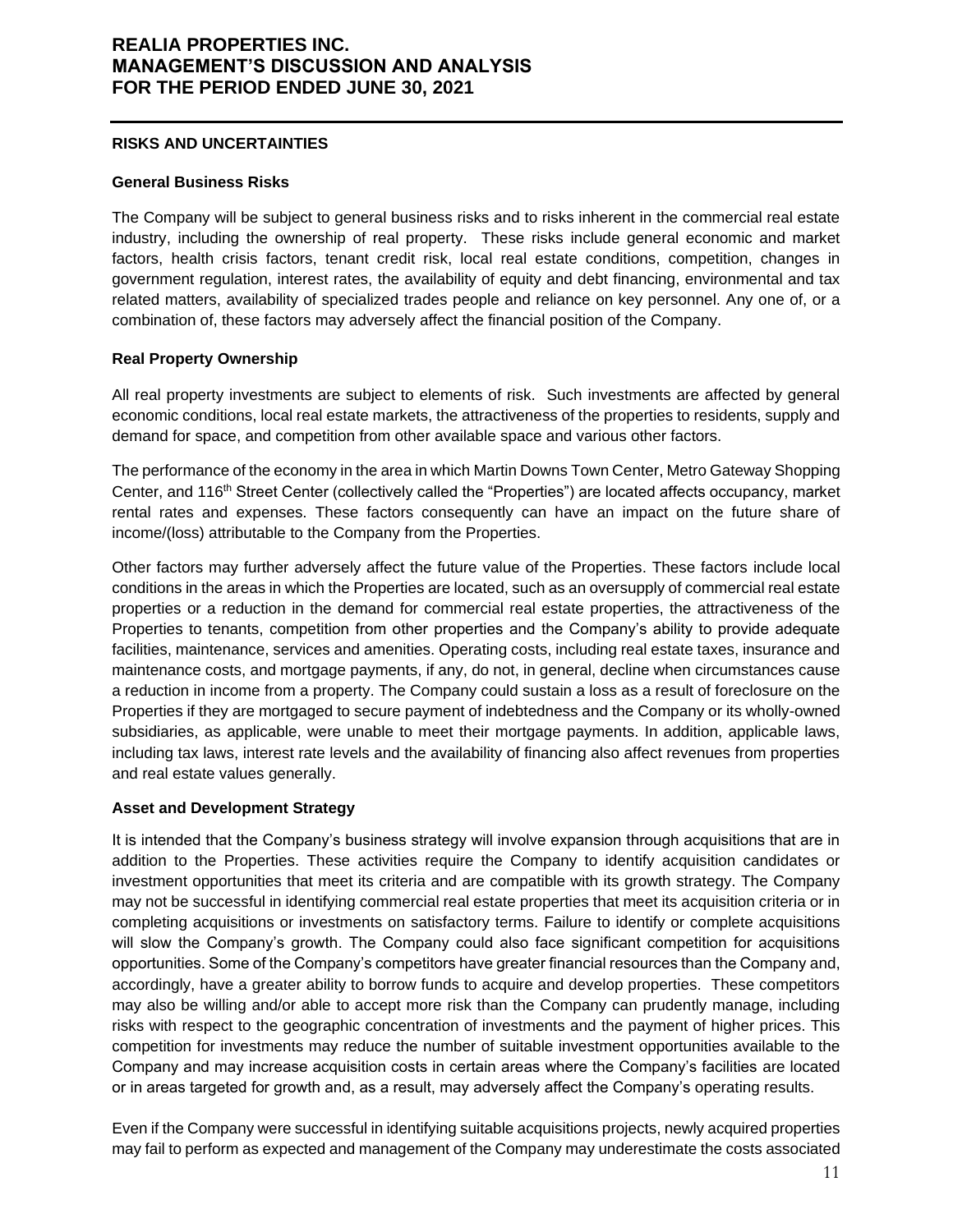with the integration of the acquired properties. In addition, any expansions the Company undertakes in the future are subject to a number of risks, including, but not limited to, construction delays or cost overruns that may increase project costs, financing risks, the failure to meet anticipated occupancy or rent levels, failure to receive required zoning, land use and other governmental permits and authorizations and changes in applicable zoning and land use laws. If any of these problems occur, expansion costs for a project will increase, and there may be significant costs incurred for projects that are not completed. In deciding whether to acquire or expand a particular property, the Company will make certain assumptions regarding the expected future performance of that property.

It is intended that the Company will invest in new developments which carry a certain risk that projected financial returns may not be achieved and that cost overruns, or start-up losses may require further equity injections. The Company manages this risk through detailed evaluation of each development separately and ensuring certain criteria have been met, including an extensive supply and demand analysis and establishing capital participants.

#### **Joint Venture and Associate Investments**

The Company no longer has any interests in joint venture and associate investments as at June 30, 2021. The Company may however enter into arrangements with respect to other properties in the future. In any such arrangement, the Company may not be in a position to exercise sole decision-making authority regarding the properties owned through these arrangements. Investments may, under certain circumstances, involve risks not present when a third party is not involved, including the possibility that 2investment partners might become bankrupt or fail to fund their share of required capital contributions. Investment partners may have business interests or goals that are inconsistent with the Company's business interests or goals and may be in a position to take actions contrary to the Company's policies or objectives. Such investments also have the potential risk of impasse on strategic decisions, such as a sale, because neither the Company nor the investment partner would have full control over the arrangement. Any disputes that may arise between the Company and its investment partners could result in litigation or arbitration that could increase the Company's expenses and distract its officers and/or directors from focusing their time and effort on the Company's business. In addition, the Company might in certain circumstances be liable for the actions of its investment partners.

#### **Investment Concentration**

The Company will be susceptible to adverse markets in Palm City, Florida, Phoenix, Arizona, and Indianapolis, Indiana, the markets in which it is operating, such as changing demographics and other factors. Presently, the Company's depreciated book value interests in Martin Downs Town Center in Palm City, Florida account for 42% of the Company's real property assets, the Company's interest in Metro Gateway in Phoenix, Arizona account for 27% of the Company's real property assets and the Company's interest in 116<sup>th</sup> Street in Indianapolis, Indiana accounts for 31% of the Company's real property assets. As a result of this concentration of assets, the Company will be particularly susceptible to adverse market conditions in these regions. Any adverse economic or real estate markets in the areas in which the Properties are located, or in the future in any of the other markets in which the Company operates, or any decrease in demand for commercial real estate resulting from the local economy or demographics could adversely affect the rental revenues . This effect could impair the ability of the assets to service their debt obligations and generate stable positive cash flow from operations to generate a return for the Company.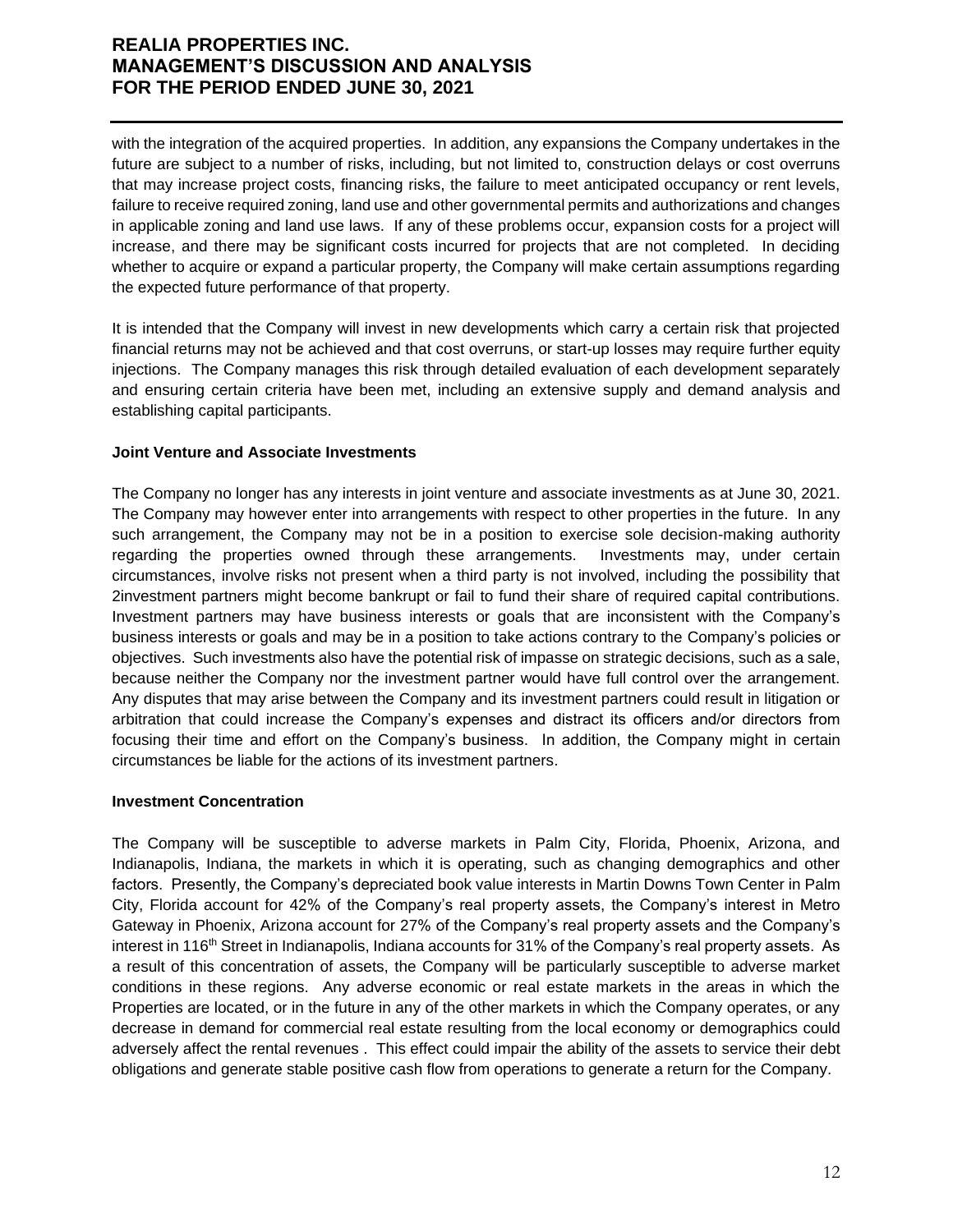#### **Illiquidity**

Real property investments tend to be relatively illiquid, with the degree of liquidity generally fluctuating in relation to demand for and the perceived desirability of such investments.

#### **Uninsured Losses**

Martin Downs Town Center, Metro Gateway Shopping Center and 116<sup>th</sup> Street Center will carry comprehensive general liability, fire, flood, extended coverage and rental loss insurance with policy specifications, limits and deductibles customarily carried for properties similar to the Properties. There are, however, certain types of risks, generally of a catastrophic nature, such as wars or environmental contamination, which are either uninsurable or not insurable on an economically viable basis. Should an uninsured or under-insured loss occur, the Company could lose its investment in, and anticipated profits and cash flows from the Properties.

#### **Environmental Risk**

As an indirect owner of real property in the United States, the Company is subject to various federal, state and municipal laws relating to environmental matters. Such laws provide that the Company could be liable for the costs of removal of certain hazardous substances and repair of certain hazardous locations. The failure to remove or remediate such substances or locations, if any, could adversely affect the Company's ability to sell such real estate or to borrow using such real estate as collateral and could potentially also result in claims against the Company.

Management is not aware of any material non-compliance with environmental laws with respect to the Properties. The Company is also not aware of any pending or threatened investigations or actions by environmental regulatory authorities in connection with the Properties. However, the Company cannot guarantee that any material environmental conditions do not or will not otherwise exist with respect to the Properties.

### **Public Market Risk**

It is not possible to predict the price at which the Shares will trade and there can be no assurance that an active trading market for the Shares will be sustained. The Shares will not necessarily trade at values determined solely by reference to the value of the underlying business of the Company or its assets. Accordingly, the Shares may trade at a premium or a discount to the value implied by the value of the Company's assets. The market price for the Shares may be affected by changes in general market conditions, fluctuations in the markets for equity securities and numerous other factors beyond the control of the Company.

#### **Debt Financing**

The Company and its owned subsidiaries have incurred and may incur indebtedness in the future in connection with the acquisition or expansion of facilities and its business. The wholly owned subsidiaries may incur unsecured debt or mortgage debt by obtaining loans secured by some or all of their real estate properties or assets. The Company's wholly owned subsidiaries' debt may harm the Company's business and operating results by: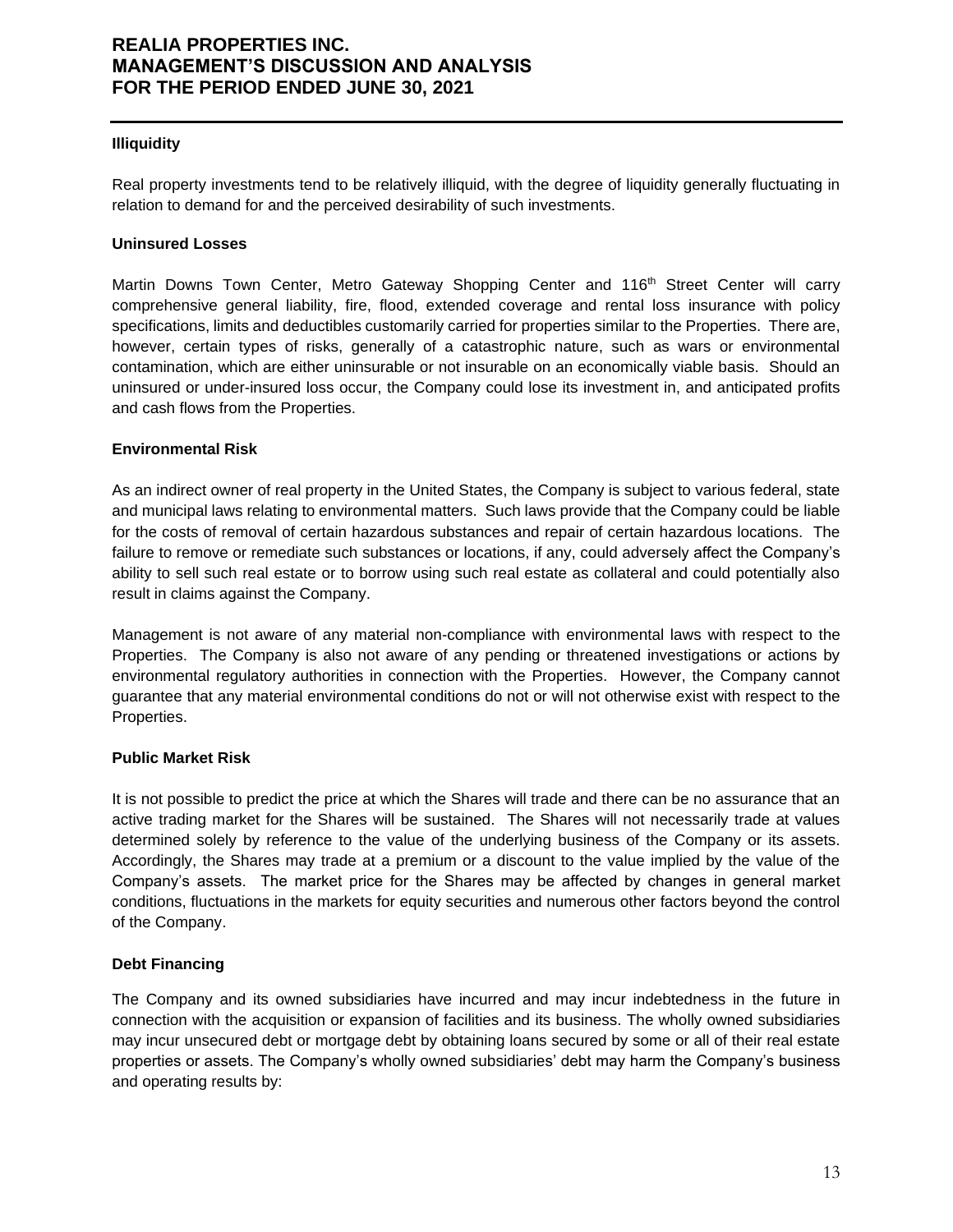- requiring the wholly owned subsidiaries to use a substantial portion of their cash flow from operations to pay principal and interest, which will reduce the amount of cash available for generating a return to the Company, and thus, other purposes;
- limiting the Company's ability to borrow more money for operating or capital needs or to finance acquisitions in the future; and
- making the Company more vulnerable to economic and industry downturns and reducing its flexibility in responding to changing business and economic conditions.

In addition to the risks discussed above and those normally associated with debt financing, including the risk that the Company's and its wholly owned subsidiaries' cash flow will be insufficient to meet required payments of principal and interest, the Company will also be subject to the risk that the wholly owned subsidiaries will not be able to refinance potential future indebtedness on their properties and that the terms of any refinancing they could obtain would not be as favourable as the terms of their existing indebtedness. In addition, the financing arrangements of the Company may contain covenants that will restrict its ability to operate its business in certain ways. If the Company fails to comply with the restrictions in its financing arrangements, its lenders may be able to accelerate related debt as well as any other debt to which a crossdefault or cross-acceleration provision applies. A default could also allow creditors to foreclose, sell or realize on the property securing such debt or exercise other remedies against the Company. Credit facilities also typically require repayment of funds or cash flow sweeps when certain coverage ratios are not met. In connection with its financing arrangements, the Company expects that it will grant security interests over substantially all of its assets. If the Company is not able to meet its debt service obligations, it risks the loss of some or all of its assets to foreclosure or sale.

### **Interest Fluctuations and Financing Risk**

The Company may finance future acquisitions in part with debt borrowings, which could bear interest at fixed or variable rates. The interest expense on any variable rate indebtedness of the Company will increase when interest rates increase. Interest rates are currently low relative to historical levels and may increase significantly in the future. A significant increase in interest expense could adversely affect the Company's results of operations.

### **Failure to Obtain Additional Financing**

The Company may require additional financing in order to grow and expand its operations. It is possible that such financing will not be available or, if it is available, will not be available on favorable terms. Future financing may take many forms, including debt or equity financing, which could alter the debt-to-equity ratio of the Company or which could be dilutive to Shareholders.

### **Dilution**

The number of Shares that the Company is authorized to issue is unlimited. The directors of the Company will have the discretion to issue additional Shares in order to raise additional capital or in connection with future acquisitions, which may have a dilutive effect on Shareholders.

### **Potential Volatility of Share Price**

It is not possible to predict the price at which the Shares will trade and there can be no assurance that an active trading market for the Shares will be sustained. The market price of the Shares may be volatile and could be subject to wide fluctuations due to a number of factors, including but not limited to: (i) actual or anticipated fluctuations in the Company's results of operations; (ii) changes in estimates of the Company's future results of operations by management or securities analysts; and (iii) general industry changes. In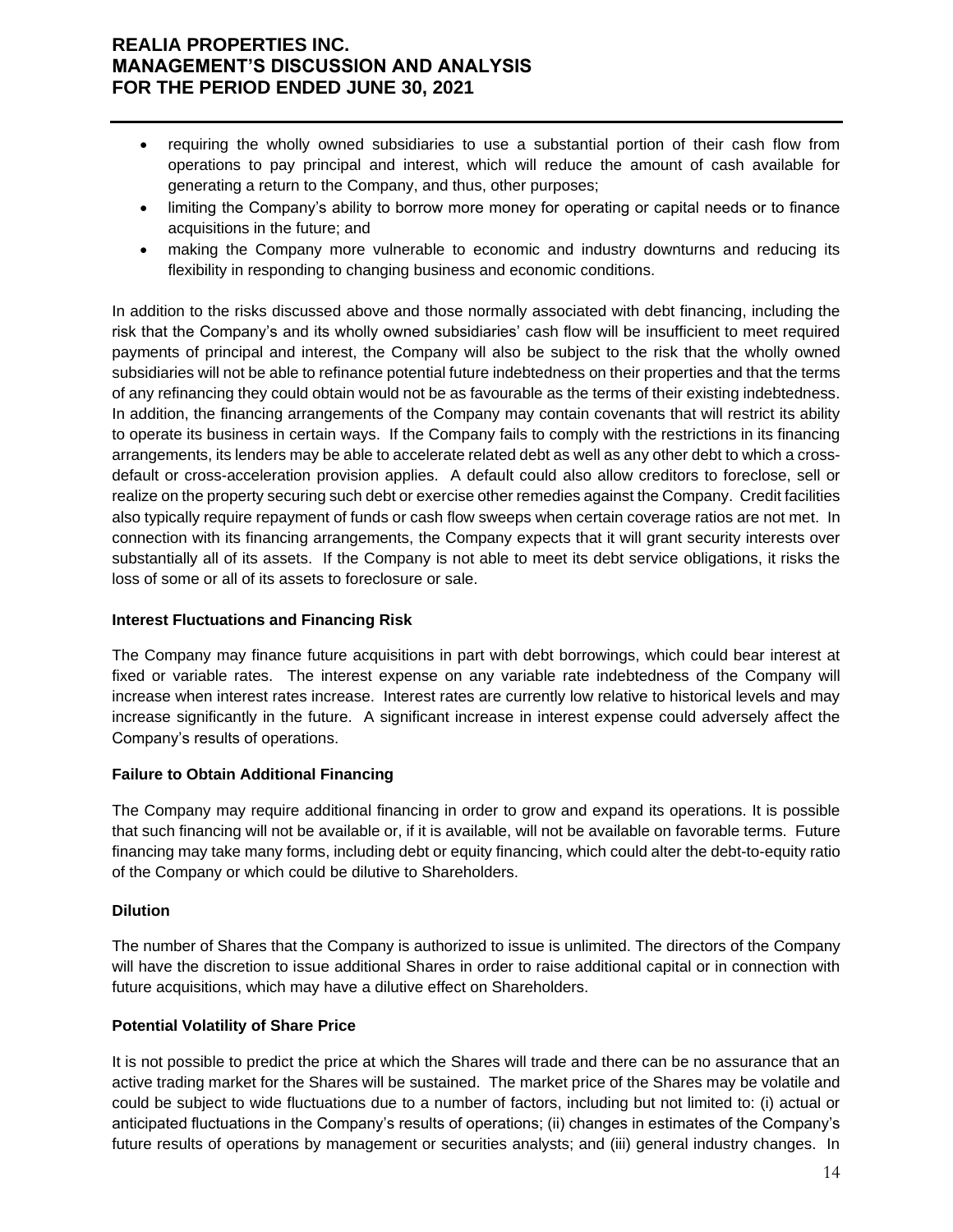addition, the financial markets have in the past experienced significant price and value fluctuations that have particularly affected the market prices of equity securities of many venture and real estate issuers and that sometimes have been unrelated to the operating performance of these companies. Broad market fluctuations, as well as economic conditions generally and in the real estate industry specifically, may adversely affect the market price of the Shares.

### **Limited Prior Public Market**

The Shares have a limited record of trading publicly on the Exchange. The Company cannot predict at what price the Shares will trade and there can be no assurance that an active trading market will be maintained. A publicly traded real estate company will not necessarily trade at values determined solely by reference to the underlying value of its real estate assets. Accordingly, the Shares may trade at a premium or a discount to values implied by valuations.

#### **Proposed Acquisitions**

There can be no assurance that the Company will complete further acquisitions of real property interests. Acquisitions of properties by the Company are subject to normal commercial risks and satisfaction of closing conditions that may include, among other things, lender approval, receipt of estoppel certificates and obtaining title insurance. Such acquisitions may not be completed or, if completed, may not be on the terms that are exactly the same as initially negotiated. In the event that the Company does not complete an acquisition, it may have an adverse effect on the operations and results of the Company in the future. There can also be no assurance that the Company will be able to identify and acquire additional real property interests on competitive terms or at all.

### **Potential Conflicts of Interest**

Situations may arise where the interests of directors and officers may conflict with the interests of the Company. Conflicts, if any, will be subject to the procedures and remedies provided by the *Canadian Business Corporations Act*.

### **Foreign Currency**

The results of operations of the Company are reported in Canadian dollars. The Company's operations are anticipated to be conducted almost exclusively in the United States. Any fluctuations in the value of the US dollar relative to the Canadian dollar may result in variations in the share of income/(loss) from wholly owned subsidiaries and joint ventures and associates and the net income of the Company. The Company does not plan on undertaking any hedging in order to mitigate its foreign currency risks.

As at June 30, 2021, the Canadian dollar equivalent of monetary assets and liabilities held by the Company that are denominated in U.S. dollars are as follows:

|                                                  | June 30,<br>2021               | December 31,<br>2020          |
|--------------------------------------------------|--------------------------------|-------------------------------|
| Cash<br>Notes payable<br><b>Accounts payable</b> | 362.656<br>1,239,800<br>97.051 | 24.415<br>1,272,500<br>56,866 |
| Total                                            | \$1,699,508                    | \$1,353,781                   |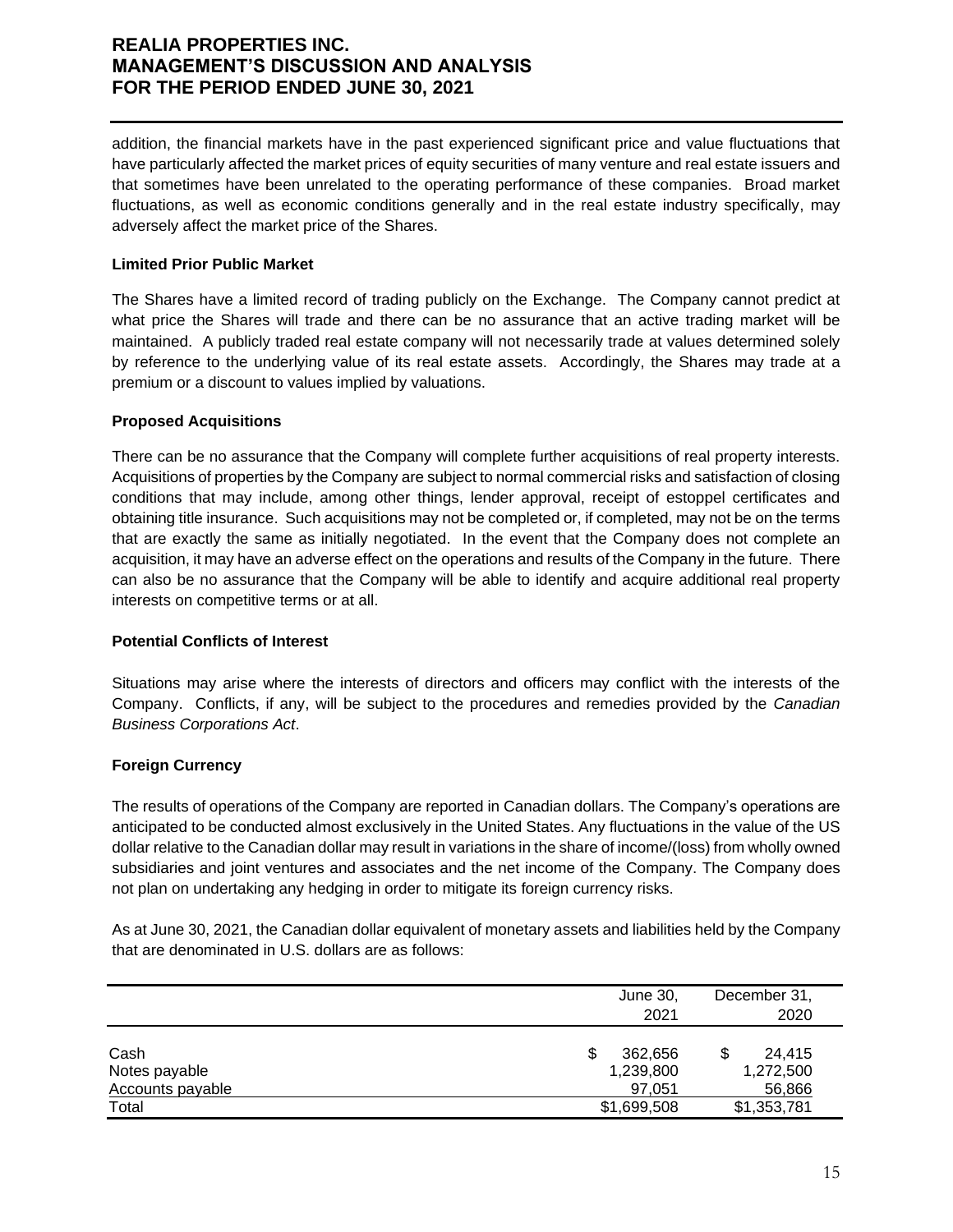If the Canadian dollar had strengthened or weakened 5% against the U.S. dollar with all other variables held constant, the Company would have additional income or loss from foreign exchange included in net income and equity for the period ended June 30, 2021 of approximately \$48,718 (2020 – \$70,880).

### **Foreign Political Risk**

The Properties are located in the United States and, as such, a substantial portion of the Company's business will be exposed to various degrees of political, economic and other risks and uncertainties. The Company's operations and investments may be affected by local political and economic developments, including expropriation, nationalization, invalidation of governmental orders, permits or agreements pertaining to property rights, political unrest, labour disputes, limitations on repatriation of earnings, limitations on foreign ownership, inability to obtain or delays in obtaining necessary permits, opposition to property development from local, environmental or other non-governmental organizations, government participation, royalties, duties, rates of exchange, high rates of inflation, price controls, exchange controls, currency fluctuations, taxation and changes in laws, regulations or policies as well as by laws and policies of Canada affecting foreign trade, investment and taxation.

#### **Inability to Resell Shares**

There can be no assurance that an active and liquid market for the Shares will be developed and, if developed, will be maintained; and a holder of Shares may find it difficult to resell those Shares.

#### **RELATED PARTY TRANSACTIONS**

All of the related party disclosure below is identical to that contained in the financial statements.

#### **Notes Payable**

|                      | June 30,<br>2021 | December 31,<br>2020 |
|----------------------|------------------|----------------------|
| Martin Downs GP, LLC | \$1,239,800      | \$1,272,500          |
| Total notes payable  | \$1,239,800      | 1,272,500            |

On August 31, 2018, concurring with the refinancing of the mortgage loan related to Martin Downs Town Center, the Company acquired an additional 9% interest in Martin Downs NSC, LLC from the Martin Downs GP, LLC, a private entity in which one of the officers is a partner for an amount of \$1,304,750 (\$1,000,000 USD).

Correspondingly, the US\$1,000,000 note payable to Martin Downs GP, LLC to finance the 9% ownership interest acquisition bears interest at a rate of 10% and secured by interest in Martin Downs NSC, LLC. The note matured on August 30, 2019 and was extended to February 2020 in exchange for an extension fee of \$21,053 (US\$15,000), extended to August 31, 2020 in exchange for an extension fee of \$20,124 (US\$15,000) and further extended to February 28, 2021 in exchange for an extension fee of \$39,957 (US\$30,000). On February 28, 2021, the note was extended to February 28, 2026 and the interest rate was reduced to 8.0%. There was no extension fee. The Company may, from time to time, repay all or any part of the note without penalty.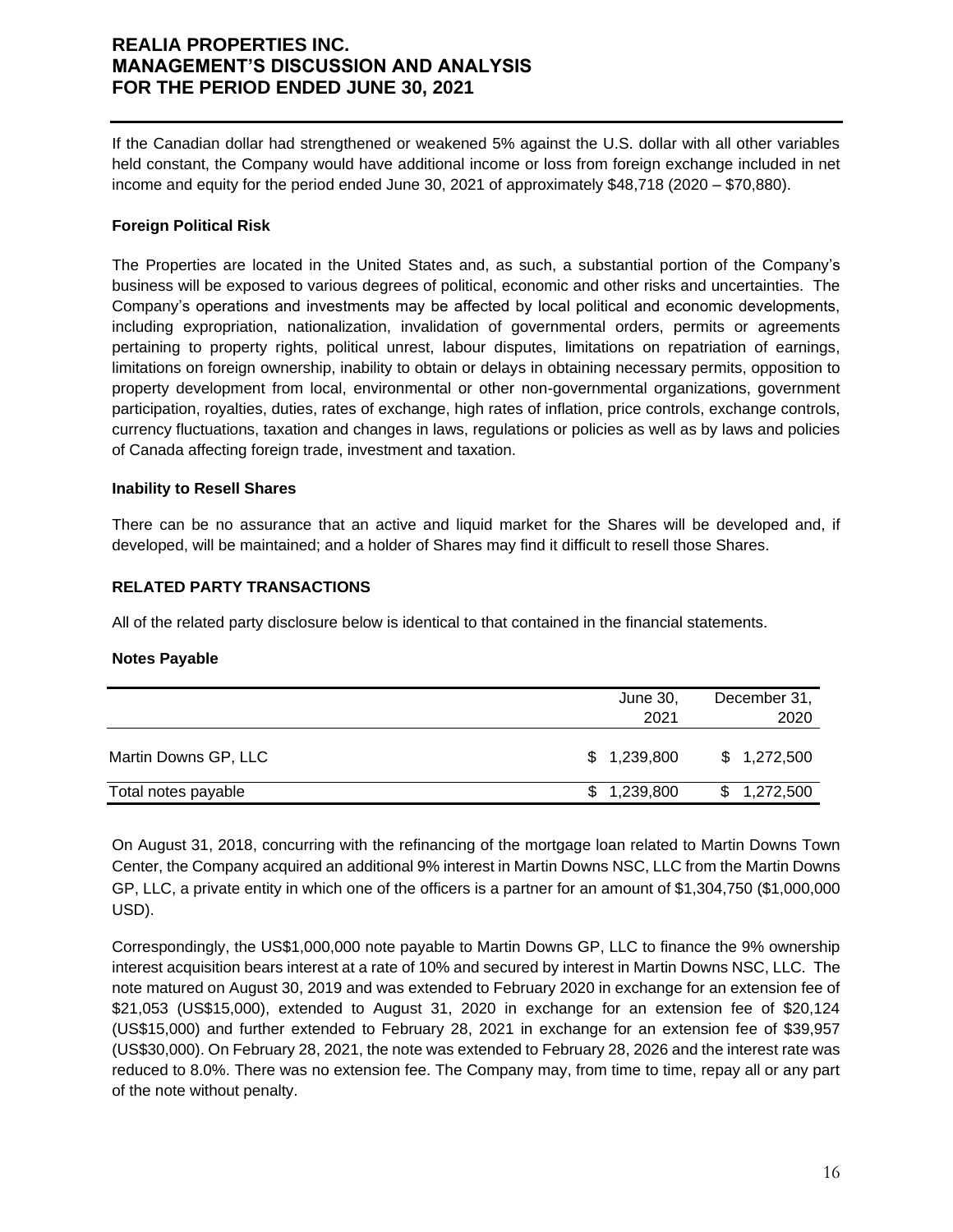#### **Other Related Party Balances and Transactions**

Other related party transactions and balances, not already disclosed in the consolidated financial statements include:

|                                                                                                                                                                               | June 30,<br>2021                           | December 31,<br>2020                 |
|-------------------------------------------------------------------------------------------------------------------------------------------------------------------------------|--------------------------------------------|--------------------------------------|
| Due to Hoche Private Equity Investors SARL (b) (c) (e)<br>Due to Inovalis S.A. $(f)$ $(g)$ $(h)$<br>Due to Inovalis USA LLC (d)<br>Due to RLP Hospitality East Winds Inc. (i) | 552.527<br>2,015,386<br>129,147<br>394.183 | 564.463<br>S<br>1,988,968<br>132.553 |
|                                                                                                                                                                               | \$ 3.091.243                               | 2,685,984<br>S                       |

Included in accounts payable and accrued liabilities is \$6,682 of accrued interest charges (December 31, 2020 - \$12,540) owing to private companies related through common directors.

(a) Key management personnel compensation

|                         |   | Six months ended June 30, |   |        |  |  |
|-------------------------|---|---------------------------|---|--------|--|--|
|                         |   | 2020<br>2021              |   |        |  |  |
|                         |   |                           |   |        |  |  |
| CFO:<br>Consulting fees | S | 37,558                    | S | 40,701 |  |  |
| Corporate Secretary:    |   |                           |   |        |  |  |
| Consulting fees         |   | 19,998                    |   | 23,763 |  |  |
|                         |   |                           |   |        |  |  |
|                         | œ | 57,556                    | S | 64,464 |  |  |

Key management personnel include the members of the Board of Directors and executive officers of the Company.

(b) Loan facility:

On April 4, 2018, the Company obtained a loan facility for up to \$100,000. Under the terms of the loan facility, the Company may draw from time to time from April 4, 2018 to December 31, 2018, for the purpose of funding working capital requirements. Interest on any outstanding drawdowns will accrue at a fixed rate of 10% per annum, and is payable monthly. Outstanding indebtedness is payable on demand, subject to the terms and conditions of the loan facility, but will be subordinated by the Company's senior indebtedness to secured lenders. The loan facility is provided by a private company of which the Chief Executive Officer and Chairman of the Board of the Company is a principal. In consideration of providing the loan facility, the loan facility provider will receive \$3,000. The Company is currently pursuing negotiation for the extension of the maturity of the loan facility.

The Company drew \$100,000 in 2018 under this loan facility. The loan remains outstanding at June 30, 2021.

(c) Down payment:

On July 6, 2018, a private company of which the Chief Executive Officer and Chairman of the Board of the Company provided a \$52,336 (\$40,000USD) down payment for the refinance of the Martin Downs mortgage. The down payment is repayable upon demand.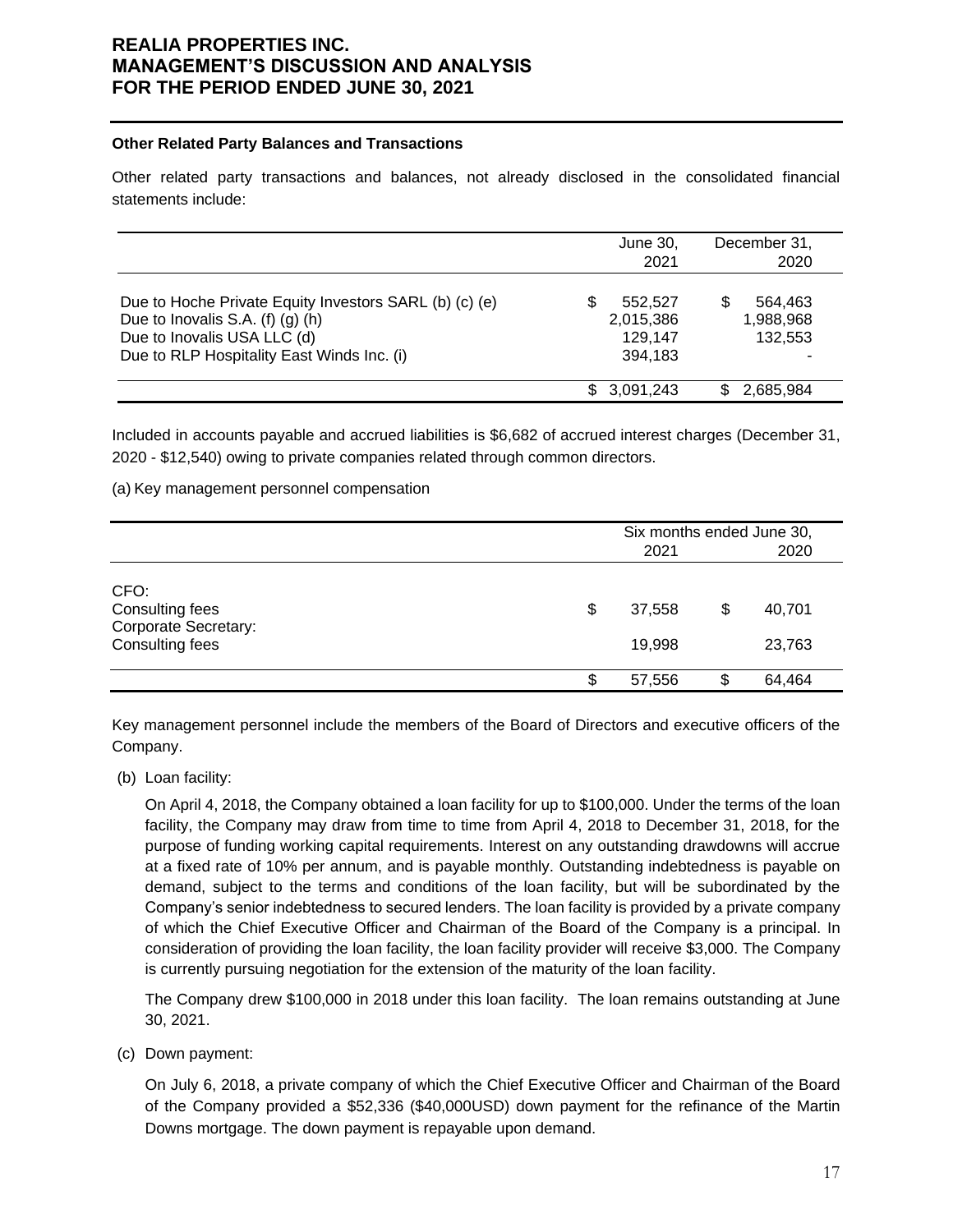(d) Asset Management and Disposition Fees – Martin Downs:

On July 22, 2013, Martin Downs NSC, LLC entered into a management agreement with Inovalis USA LLC, pursuant to which Inovalis USA LLC provided management services to Martin Downs NSC, LLC, with respect to investment properties it holds. As payment for its service, Inovalis USA LLC was entitled, until October 31, 2018, to 1% of gross revenues collected, as asset management fees. Inovalis USA LLC was also entitled to a 1% disposition fee associated with the sale of its ownership interest in Martin Downs to the Company. On September 30, 2019, the Company formally terminated the management agreement with Inovalis USA LLC and the associated fees became due (management fee - \$84,700 (US\$63,975) and disposition fee – \$53,213 (US\$40,192). The amounts are still outstanding at June 30, 2021.

(e) Interest Reserve:

On April 29, 2020, a private company of which the Chairman of the Board of the Company is a principal provided a US\$325,000 (CAD \$439,429) payment for an up-front 6-month interest reserve associated with the extension of the Martin Downs mortgage. The note payable bears interest at a fixed rate of 7.5% per annum and ending until all indebtedness owing is repaid. The note is repayable upon demand. The Company may, from time to time, repay all or any part of the note payable without penalty.

(f) Working Capital:

On September 27, 2020, Inovalis S.A., a private company of which one of the Director's is a principal, provided a \$400,000 loan to fund ongoing working capital requirements of the Company. The note payable bears interest at a fixed rate of 7.5% per annum and matures on September 27, 2021. The Company may, from time to time, repay all or any part of the note payable without penalty.

(g) Working Capital:

On December 31, 2020, Inovalis S.A. provided a \$1,589,000 loan to fund ongoing working capital requirements of the Company. The note payable bears interest at a fixed rate of 7.5% per annum and matures on December 31, 2021. The Company may, from time to time, repay all or any part of the note payable without penalty.

(h) Working Capital:

On March 8, 2021, Inovalis S.A. provided a \$26,417 loan to fund ongoing working capital requirements of the Company. The note payable bears interest at a fixed rate of 7.5% per annum and matures on December 31, 2021. The Company may, from time to time, repay all or any part of the note payable without penalty.

(i) Nominee:

On May 7, 2021. Realia Hospitality Inc., a wholly owned subsidiary of Realia Properties Inc., entered into a Nominee Ownership and Agency Agreement with Inovalis S.A. and Mirabeau Overseas Inc. to act on their behalf in the acquisition of a Canadian partnership owning a hotel resort in St. Lucia. As part of the Nominee Agreement, Realia Hospitality Inc. will also be providing asset management services in consideration for a quarterly fee.

Management of the Company does not receive any other fee than that described above. The Company's Chairman and CFO are entitled to receive incentive stock options under the Company's incentive stock option plan. The other directors of the Company also do not receive any cash fee and are entitled only to participate in the Company's incentive stock option plan. As such, the management and the directors of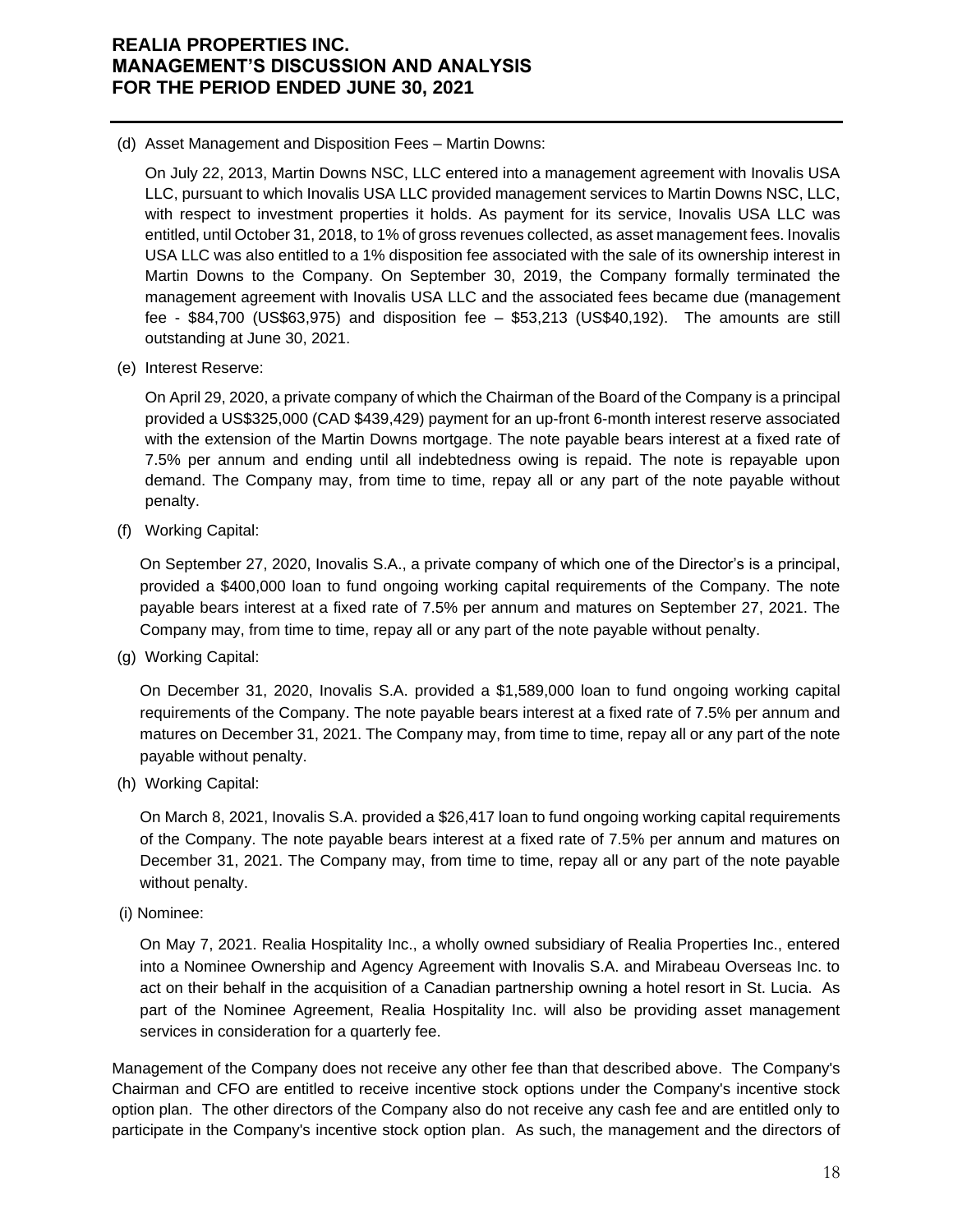the Company will generally benefit only as shareholders and incentive stock option holders of the Company, benefitting only as other shareholders will benefit.

#### **CONVERTIBLE DEBENTURES**

|                                              | June 30,         | December 31     |
|----------------------------------------------|------------------|-----------------|
|                                              | 2021             | 2020            |
|                                              |                  |                 |
| Liability, beginning of period               | 4,542,000<br>\$. | \$<br>4,428,983 |
| Repayment                                    | (1,589,700)      |                 |
| Accretion                                    | 475              | 113,017         |
| Impact of convertible debenture modification | (5,008)          |                 |
| Liability, end of period                     | 2,947,767        | 4,542,000       |
| Transaction costs, beginning of period       |                  | (53, 533)       |
| Amortization of transaction costs            | 7.994            | 53,533          |
| Debt modification transaction costs          | (75, 945)        |                 |
| Transaction costs, end of period             | (67, 951)        |                 |
| Convertible debentures                       | 2,879,816<br>S   | \$<br>4,542,000 |

The Company entered into a trust indenture on July 31, 2013 with BNY Trust Company of Canada under which the Company could issue convertible debentures to a maximum principal amount of \$11,500,000.

The convertible debentures are redeemable, unsecured, subordinated to senior indebtedness and were set to mature on September 30, 2018.

On September 28, 2018, the Debenture holders approved an Extraordinary Resolution authorizing (i) the maturity extension of the Debentures from September 30, 2018 to September 30, 2020; (ii) a reduction in the conversion price at which the Debenture may be converted into common shares of the Corporation from \$0.08125 to \$0.06 per common share; and (iii) an increase of the interest rate payable on the Debentures from 8.5% per annum to 9.5% per annum, which took effect as of October 1, 2018.

In June 2020, the Company began negotiations with the Debentureholders on a modification and extension. On September 30, 2020, the convertible debentures matured and negotiations with the Debentureholders remained ongoing.

On February 19, 2021, the Company entered into a second amendment to the Convertible Debentures. The debenture was amended as follows:

- Extended through September 30, 2025;
- Repayment of \$1,589,700 of outstanding principal balance;
- Decreasing the interest rate payable on the Debentures from 9.5% per annum to 4.75% per annum, retroactive to October 1, 2020;
- Allowing the Corporation to repay 50% of the principal amount outstanding at maturity in cash, and the remaining 50% of the principal amount outstanding at maturity by way of common shares at a price of \$0.10 per share.

For the period ended June 30, 2021, the Company incurred \$70,117 (2020 - \$215,745) of interest on the convertible debentures, which is included in finance costs (note 13).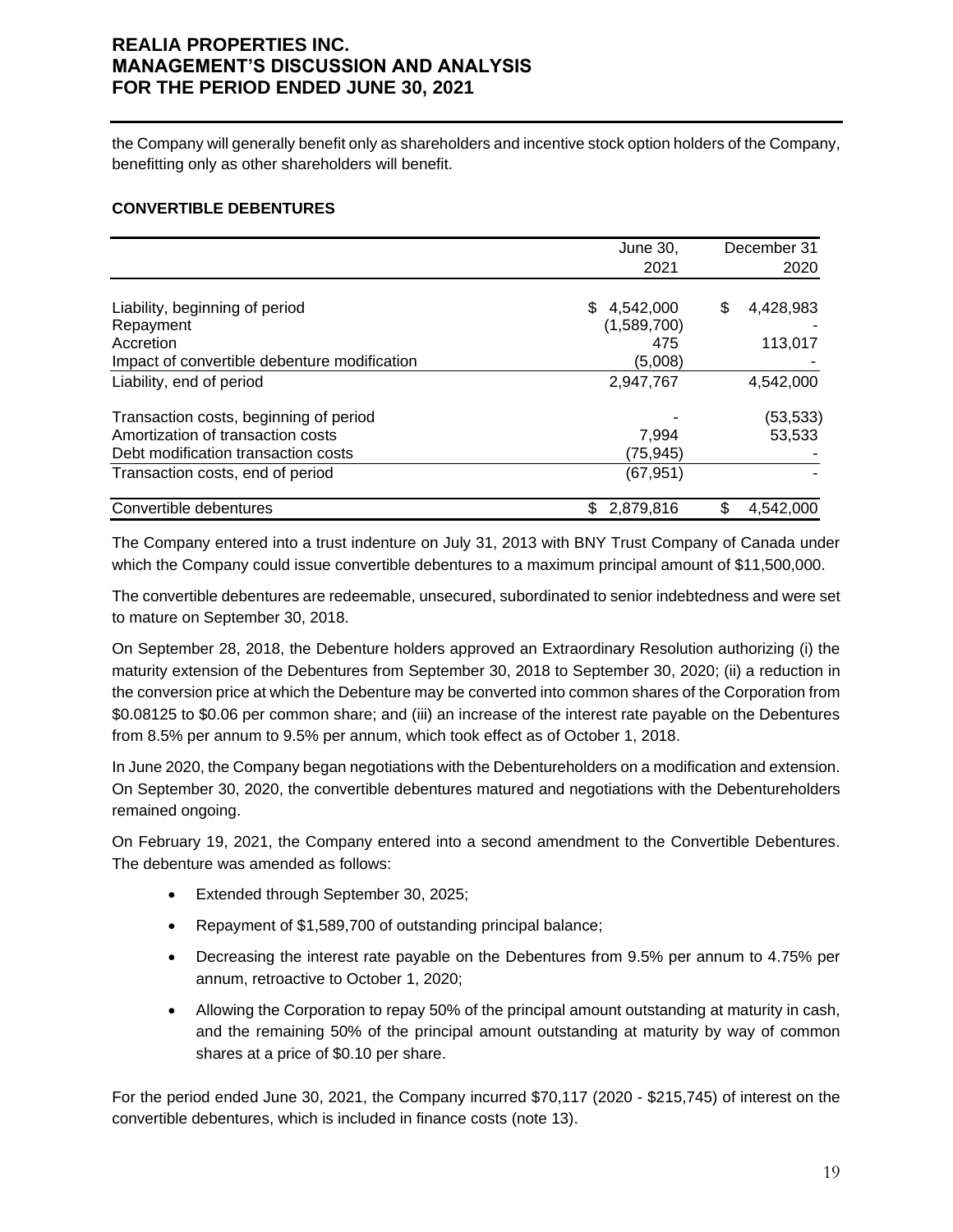As a condition of the convertible debentures, the Company is required to maintain a debt service coverage ratio. At the end of June 30, 2021 and as of year end 2020, the Company was in compliance with the covenant.

### **OUTSTANDING SHARE DATA**

As at June 30, 2021 and the date of this MD&A, the following is a description of the outstanding equity securities and convertible securities previously issued by the Company:

|                                                                | As at June 30, 2021   | As at the date of this<br>MD&A |
|----------------------------------------------------------------|-----------------------|--------------------------------|
| Voting or equity securities authorized                         | Unlimited             | Unlimited                      |
| Securities convertible or exercisable into voting or equity    | Share options to      | Share options to               |
| securities - share options                                     | acquire up to         | acquire up to                  |
|                                                                | 5,104,422 outstanding | 5,104,422 outstanding          |
|                                                                | common shares         | common shares                  |
| Voting or equity securities issued and outstanding             | 255,221,137           | 255,221,137                    |
|                                                                | common shares         | common shares                  |
| Securities convertible or exercisable into voting or<br>equity |                       |                                |
| securities – directors and officers share options              | 360,000               | 360,000                        |
| Total voting or equity securities issuable on conversion or    |                       |                                |
| exchange of outstanding securities                             | 360,000               | 360,000                        |

### **ADDITIONAL DISCLOSURES FOR VENTURE ISSUERS WITH SIGNIFICANT EQUITY INVESTEES**

#### **CONTINGENCIES**

None reported.

#### **COVID-19**

Subsequent to year-end, an outbreak of a new strain of coronavirus (COVID-19) resulted in a major global health crisis which continues to have impacts on the global economy and the financial markets at the date of completion of the financial statements. These events have caused significant changes to the in place cash flows in the beginning of the year. As the Company owns retail strip centers, several of the tenants had been deemed non-essential and had been required to close. Tenants reopened in June 2020.

As of August 30, 2021, 116<sup>th</sup> Street Centre, located in Carmel, IN, reported that there are currently no COVID restrictions in place that impact the tenants. The mortgage payable remained current during COVID.

As of August 30, 2021, Metro Gateway, located in Phoenix, Arizona, reported that there are currently no restrictions in place that impact the tenants. Due to previous COVID related tenant closures, the Company entered into negotiations with the mortgage loan's special servicer regarding a mortgage payment plan. However, prior to an agreement being reached, the tenants were permitted to reopen and the loan was brough current.

As of August 30, 2021, Martin Downs Town Center, located in Palm City, FL, reported that there are no COVID restrictions in place that impact the tenants. The notes payable and mortgage payable remained current during COVID.